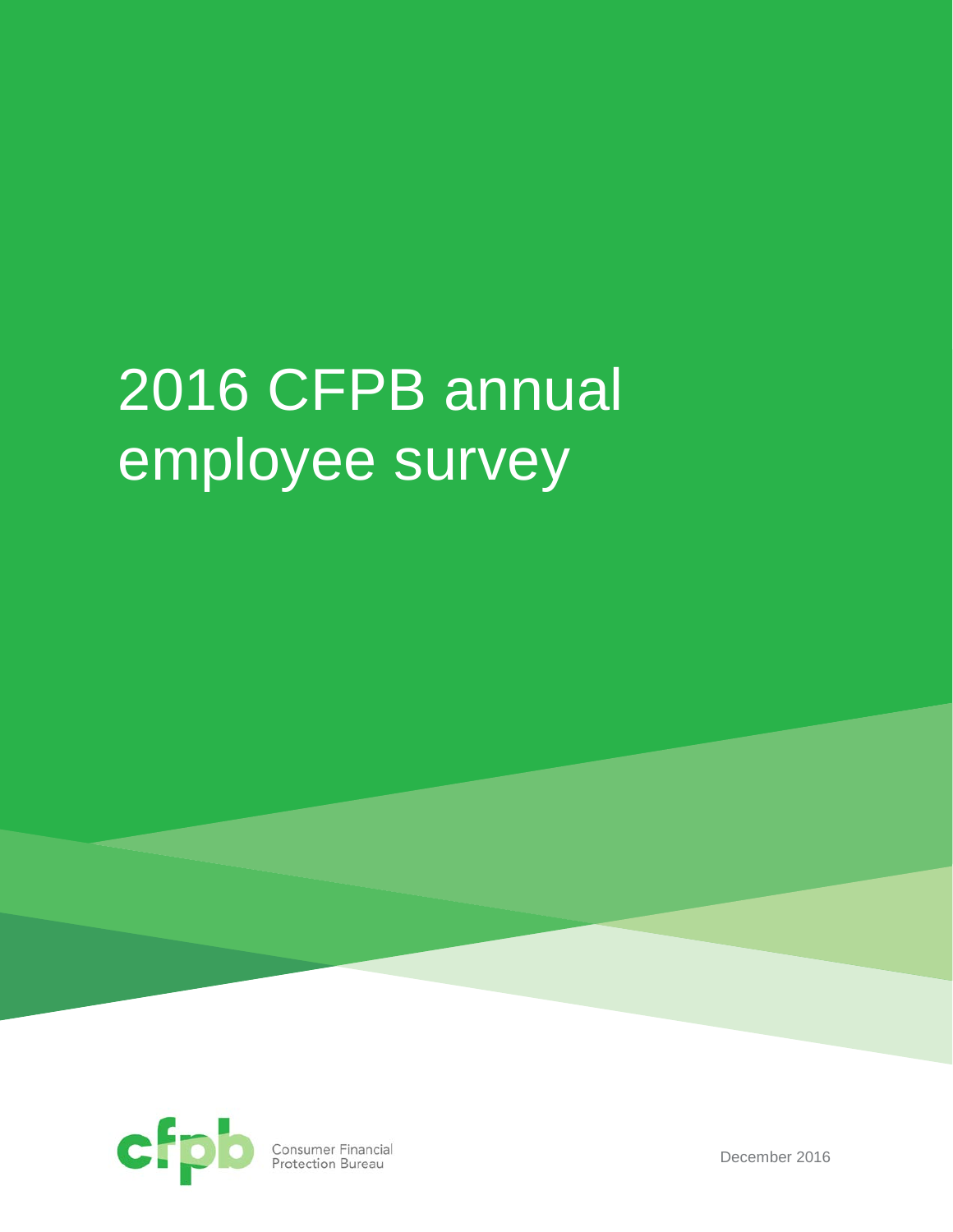# Introduction

# Interpretation of results

More than 87 percent of the CFPB employee population responded to the fifth annual employee survey conducted by the Consumer Financial Protection Bureau (CFPB) between August 1 and 31, 2016.

Bureau leaders use feedback from tools like the annual employee survey to develop strategies to better meet employee needs. Survey results are shared across the organization to encourage leaders to actively seek and respond to opportunities to improve the employee work experience. CFPB continues to develop as an organization and is actively leveraging employee feedback to inform organizational goals and activity.

The 2016 survey results reveal that the majority of employees identify strongly with the CFPB mission, among other strengths. Of 77 items included in the survey, 50 items were rated favorably (agree/satisfied or strongly agree/very satisfied) by 65% or more of respondent employees; these items are considered strengths. In the 2016 survey results, 3 items were identified as challenges with percent unfavorable (percent of respondents who disagree/strong disagree or are dissatisfied/very dissatisfied) results greater than 35%.

### How the survey was conducted

The survey was conducted online from from August 1-31, 2016.

## Survey items and response choices

See Tables 1 through 18 on the following pages for information on the number and percentage of survey respondents selecting each response scale choice. Tables are organized into content areas representing perceptions of the following:

- My work experience;
- My work unit;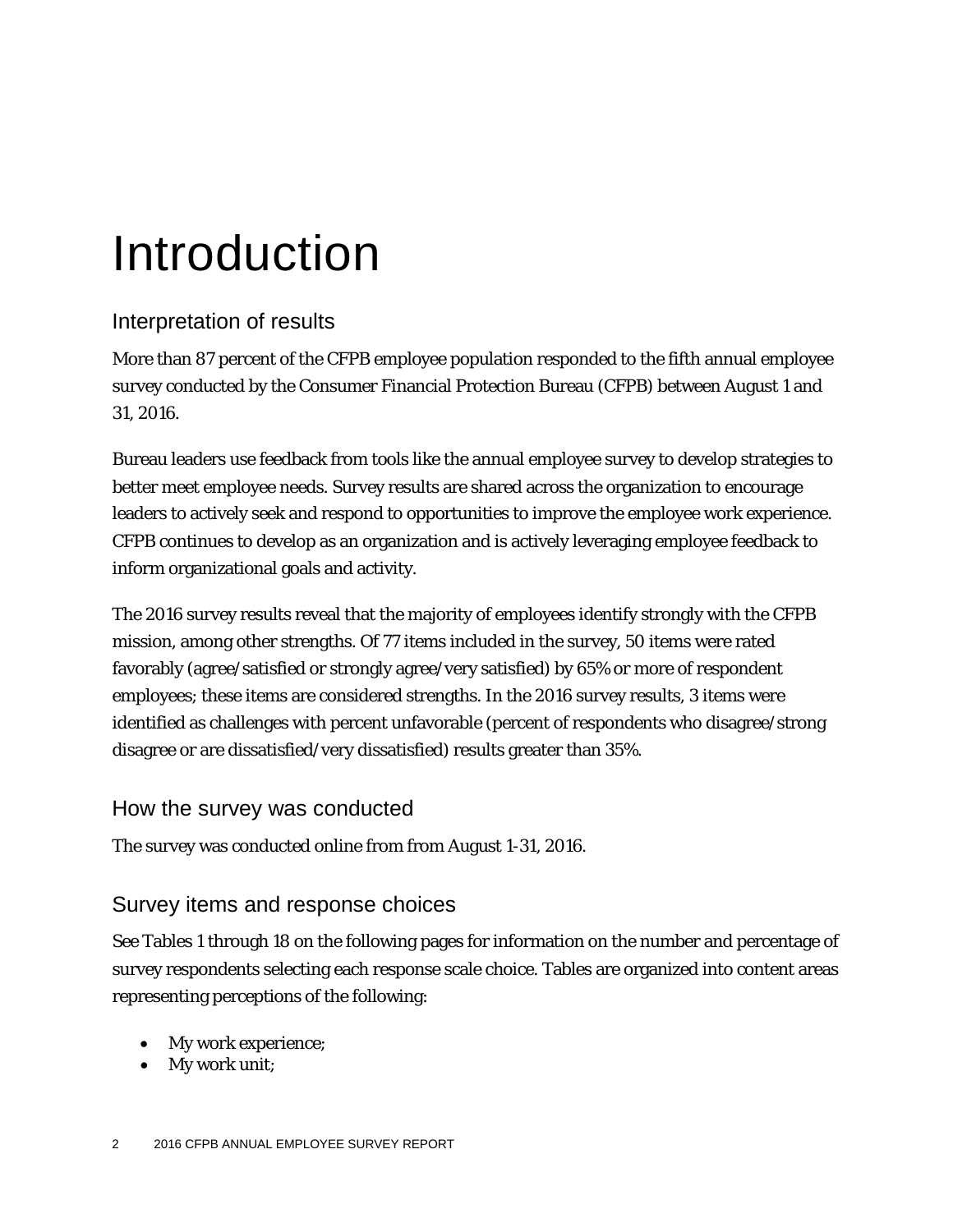- My agency;
- My supervisor;
- Leadership;
- Rewards and recognition: Work unit;
- Rewards and recognition: Agency;
- Diversity and inclusion; and
- Overall satisfaction.

In each content area, the number of respondents (frequencies) and percentage of respondents selecting each response scale choice are provided separately. Tables are presented so that the first table shows the frequency or number of respondents who selected each response scale choice. The first table, therefore, also shows the total number of respondents for each item[1.](#page-2-0) The percentage of respondents for each item and response scale choice<sup>[2](#page-2-1)</sup> is shown in the second table.

### Description of sample

1

All 1,567 full time equivalent agency employees on board as of July 10, 2016 were surveyed.

### Number of employees surveyed, number who responded, and representativeness of respondents

Of the 1,567 employees surveyed, 1,372 responded, for an 87.6% response rate. Respondents are representative of the population. All demographic variables meet or exceed 77% reporting among survey respondents. Survey respondents represent a large proportion of the total employee population for all comparison demographic items. Demographic information (percent representation) for survey respondents compared to CFPB population statistics is presented in Tables 19 through 22.

<span id="page-2-0"></span><sup>1</sup> Survey respondents were informed that "responses to this survey are voluntary and there is no penalty if you choose not to respond."

<span id="page-2-1"></span><sup>&</sup>lt;sup>2</sup> Some items included an option for survey respondents to select "Do Not Know" or "No Basis to Judge." These items are noted in Tables 1 to 18. The number of respondents who selected "Do Not Know" or "No Basis to Judge" is not included in calculating percentages.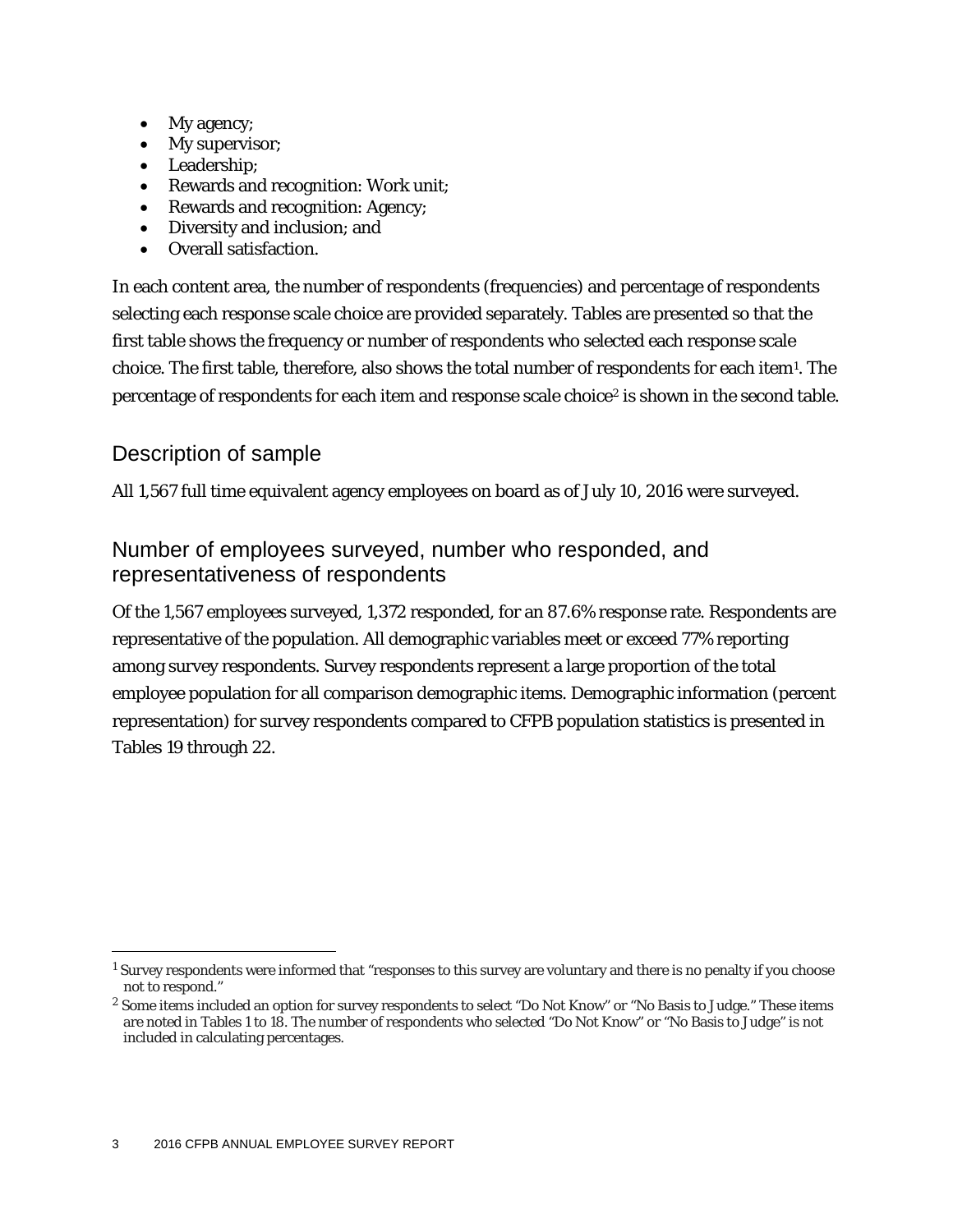# 2016 Annual employee survey results for Consumer Financial Protection Bureau all respondents

**SURVEYS SENT: 1567 SURVEYS RETURNED: 1372 RESPONSE RATE: 87.6%** 

#### **TABLE 1. MY WORK EXPERIENCE—FREQUENCIES**

| <b>Item Text</b>                                                                               | <b>Strongly</b><br><b>Agree</b> | <b>Agree</b> | <b>Neither</b> | <b>Disagree</b> | <b>Strongly</b><br><b>Disagree</b> | <b>Do Not</b><br><b>Know</b> | <b>Total</b> |
|------------------------------------------------------------------------------------------------|---------------------------------|--------------|----------------|-----------------|------------------------------------|------------------------------|--------------|
| 1. I have enough information to do my job well.                                                | 352                             | 729          | 142            | 126             | 16                                 | N/A                          | 1365         |
| 2. I feel encouraged to come up with new and better ways<br>of doing things.                   | 455                             | 539          | 146            | 171             | 50                                 | N/A                          | 1361         |
| 3. My work gives me a feeling of personal<br>accomplishment.                                   | 544                             | 541          | 159            | 81              | 32                                 | N/A                          | 1357         |
| 4. I like the kind of work I do.                                                               | 615                             | 543          | 127            | 41              | 17                                 | N/A                          | 1343         |
| 5. I have sufficient resources (for example, people,<br>materials, budget) to get my job done. | 238                             | 600          | 194            | 231             | 104                                | 1                            | 1367         |
| 6. My workload is reasonable.                                                                  | 235                             | 652          | 172            | 208             | 95                                 | $\mathbf{1}$                 | 1362         |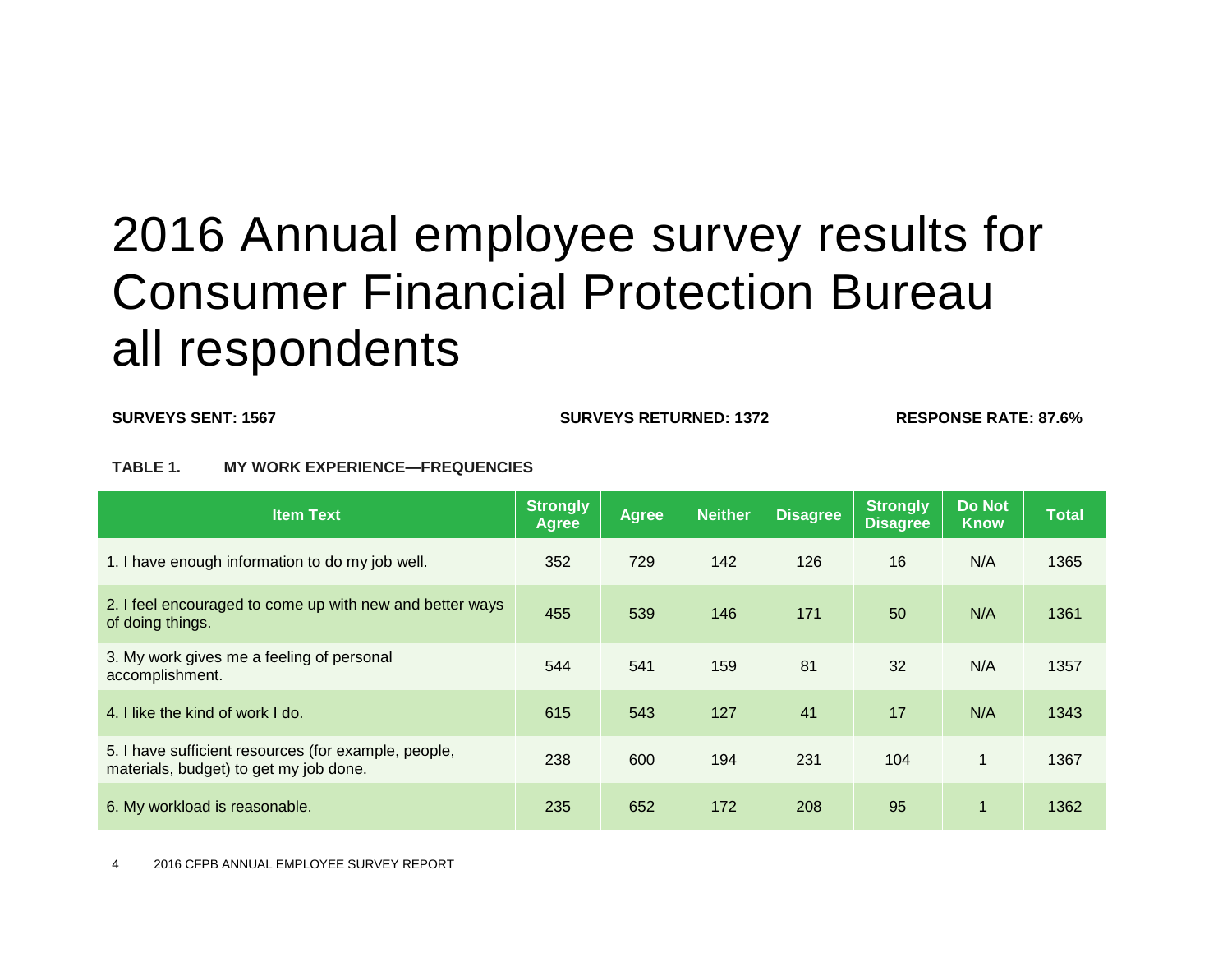| <b>Item Text</b>                                                       | Strongly<br><b>Agree</b> | Agree | <b>Neither</b> | <b>Disagree</b> | Strongly<br><b>Disagree</b> | <b>Do Not</b><br><b>Know</b> | <b>Total</b> |
|------------------------------------------------------------------------|--------------------------|-------|----------------|-----------------|-----------------------------|------------------------------|--------------|
| 7. I know how my work relates to the agency's goals and<br>priorities. | 556                      | 647   | 92             | 44              | 21                          |                              | 1360         |
| 8. The work I do is important.                                         | 764                      | 466   | 85             | 23              |                             |                              | 1349         |

| <b>Item Text</b>                                                                                                                                       | <b>Goal</b><br><b>Achieved</b> | Substantial<br><b>Progress</b> | <b>Some</b><br><b>Progress</b> | <b>Limited</b><br><b>Progress</b> | <b>No</b><br><b>Visable</b><br><b>Progress</b> | <b>Do Not</b><br><b>Know</b> | Total |
|--------------------------------------------------------------------------------------------------------------------------------------------------------|--------------------------------|--------------------------------|--------------------------------|-----------------------------------|------------------------------------------------|------------------------------|-------|
| 9. What progress has the CFPB made in creating a<br>workforce experience where everyone feels included,<br>valued and empowered to do their best work? | 117                            | 388                            | 412                            | 206                               | 147                                            | 97                           | 1270  |

| <b>Item Text</b>                                                                        | <b>Strongly</b><br><b>Agree</b> | <b>Agree</b> | <b>Neither</b> | <b>Disagree</b> | <b>Strongly</b><br><b>Disagree</b> | Do Not<br><b>Know</b> | <b>Total</b> |
|-----------------------------------------------------------------------------------------|---------------------------------|--------------|----------------|-----------------|------------------------------------|-----------------------|--------------|
| 10. I find it easy to stay fully engaged in my work.                                    | 360                             | 654          | 186            | 136             | 28                                 | N/A                   | 1364         |
| 11. I get excited when I think about what I could<br>accomplish at work.                | 404                             | 566          | 241            | 113             | 34                                 | N/A                   | 1358         |
| 12. I am given a real opportunity to improve my skills in<br>my organization.           | 378                             | 557          | 232            | 138             | 52                                 | N/A                   | 1357         |
| 13. I am constantly looking for ways to do my job better.                               | 564                             | 628          | 117            | 27              | 5                                  | N/A                   | 1341         |
| 14. Employees have a feeling of personal empowerment<br>with respect to work processes. | 186                             | 480          | 274            | 261             | 146                                | 17                    | 1347         |
| 15. Supervisors in my work unit support employee<br>development.                        | 447                             | 574          | 162            | 95              | 77                                 | 9                     | 1355         |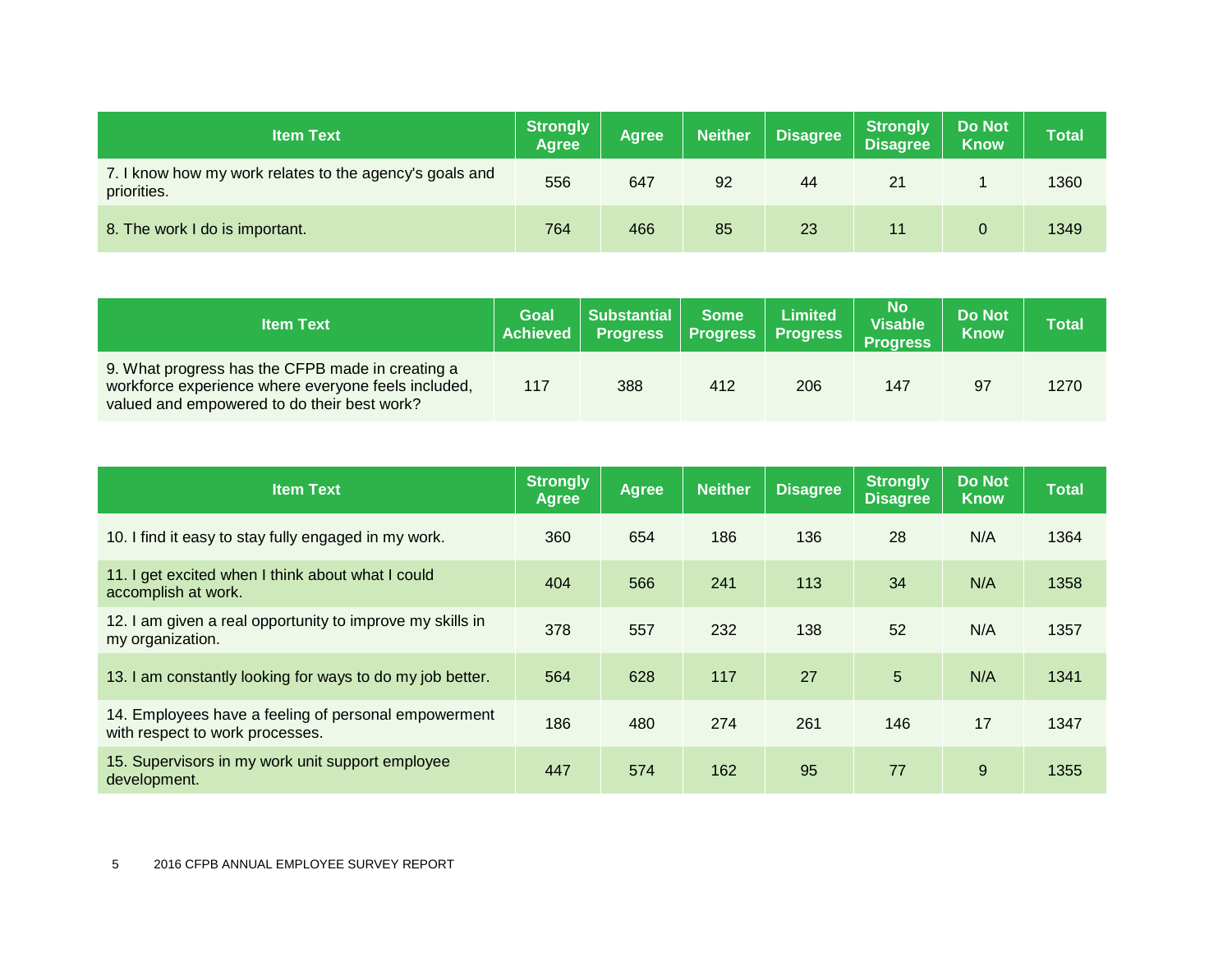| <b>Item Text</b>                    | Strongly<br><b>Agree</b> | Agree | Neither | <b>Disagree</b> | <b>Strongly<br/>Disagree</b> | <b>Do Not</b><br><b>Know</b> | <b>Total</b> |
|-------------------------------------|--------------------------|-------|---------|-----------------|------------------------------|------------------------------|--------------|
| 16. My training needs are assessed. | 232                      | 522   | 300     | 194             | 85                           | 20                           | 1333         |

| <b>Item Text</b>                                                                 | <b>Very</b><br><b>Satisfied</b> | Satisfied Neither |     | <b>Dissatisfied</b> | Verv<br><b>Dissatisfied</b> | <b>Total</b> |
|----------------------------------------------------------------------------------|---------------------------------|-------------------|-----|---------------------|-----------------------------|--------------|
| 17. How satisfied are you with the training you receive for<br>your present job? | 223                             | 598               | 332 | 164                 | 36                          | 1353         |

#### **TABLE 2. MY WORK EXPERIENCE—PERCENTAGES**

| <b>Item Text</b>                                                                               | <b>Strongly</b><br><b>Agree</b> | <b>Agree</b> | <b>Neither</b> | <b>Disagree</b> | <b>Strongly</b><br><b>Disagree</b> | <b>Total</b> |
|------------------------------------------------------------------------------------------------|---------------------------------|--------------|----------------|-----------------|------------------------------------|--------------|
| 1. I have enough information to do my job well.                                                | 25.8%                           | 53.4%        | 10.4%          | $9.2\%$         | 1.2%                               | 100%         |
| 2. I feel encouraged to come up with new and better ways of doing<br>things.                   | 33.4%                           | 39.6%        | 10.7%          | 12.6%           | 3.7%                               | 100%         |
| 3. My work gives me a feeling of personal accomplishment.                                      | 40.1%                           | 39.9%        | 11.7%          | 6.0%            | 2.4%                               | 100%         |
| 4. I like the kind of work I do.                                                               | 45.8%                           | 40.4%        | 9.5%           | 3.1%            | 1.3%                               | 100%         |
| 5. I have sufficient resources (for example, people, materials,<br>budget) to get my job done. | 17.4%                           | 43.9%        | 14.2%          | 16.9%           | 7.6%                               | 100%         |
| 6. My workload is reasonable.                                                                  | 17.3%                           | 47.9%        | 12.6%          | 15.3%           | 7.0%                               | 100%         |
| 7. I know how my work relates to the agency's goals and priorities.                            | 40.9%                           | 47.6%        | 6.8%           | 3.2%            | 1.5%                               | 100%         |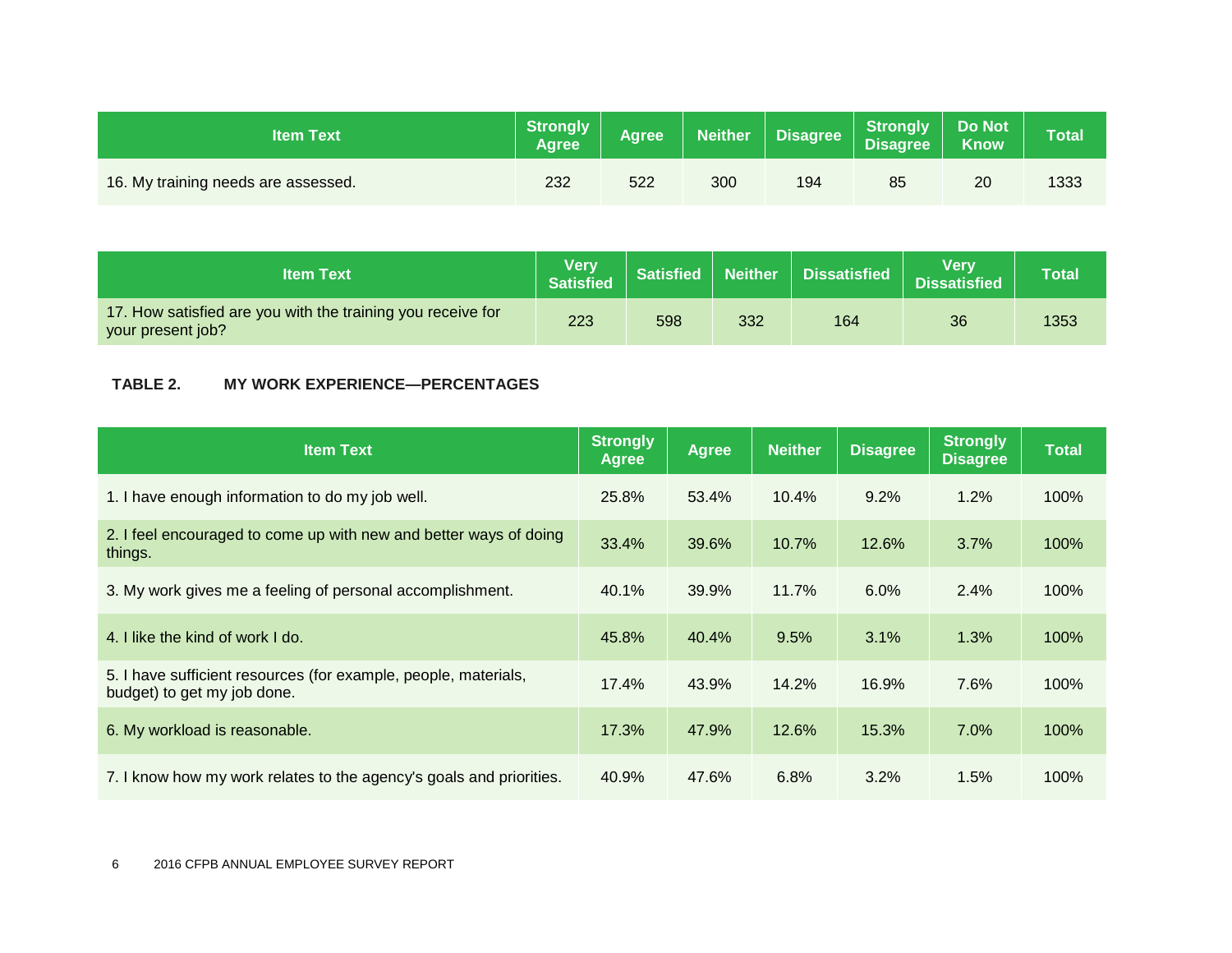| <b>Item Text</b>               | <b>Strongly</b><br><b>Agree</b> | Agree | <b>Neither</b> | <b>Disagree</b> | <b>Strongly</b><br><b>Disagree</b> | Total |
|--------------------------------|---------------------------------|-------|----------------|-----------------|------------------------------------|-------|
| 8. The work I do is important. | 56.6%                           | 34.5% | 6.3%           | $.7\%$          | 0.8%                               | 100%  |

| <b>Item Text</b>                                                                                                                                       | Goal<br><b>Achieved</b> | Substantial<br><b>Progress</b> | <b>Some</b><br><b>Progress</b> | <b>Limited</b><br><b>Progress</b> | <b>No</b><br>Visable<br><b>Progress</b> | Total |
|--------------------------------------------------------------------------------------------------------------------------------------------------------|-------------------------|--------------------------------|--------------------------------|-----------------------------------|-----------------------------------------|-------|
| 9. What progress has the CFPB made in creating a workforce<br>experience where everyone feels included, valued and<br>empowered to do their best work? | 9.2%                    | 30.6%                          | 32.4%                          | 16.2%                             | 11.6%                                   | 100%  |

| <b>Item Text</b>                                                                        | <b>Strongly</b><br><b>Agree</b> | <b>Agree</b> | <b>Neither</b> | <b>Disagree</b> | <b>Strongly</b><br><b>Disagree</b> | <b>Total</b> |
|-----------------------------------------------------------------------------------------|---------------------------------|--------------|----------------|-----------------|------------------------------------|--------------|
| 10. I find it easy to stay fully engaged in my work.                                    | 26.4%                           | 48.0%        | 13.6%          | 10.0%           | 2.1%                               | 100%         |
| 11. I get excited when I think about what I could accomplish at<br>work.                | 29.8%                           | 41.7%        | 17.8%          | 8.3%            | 2.5%                               | 100%         |
| 12. I am given a real opportunity to improve my skills in my<br>organization.           | 27.9%                           | 41.1%        | 17.1%          | 10.2%           | 3.8%                               | 100%         |
| 13. I am constantly looking for ways to do my job better.                               | 42.1%                           | 46.8%        | 8.7%           | 2.0%            | 0.4%                               | 100%         |
| 14. Employees have a feeling of personal empowerment with<br>respect to work processes. | 13.8%                           | 35.6%        | 20.3%          | 19.4%           | 10.8%                              | 100%         |
| 15. Supervisors in my work unit support employee development.                           | 33.0%                           | 42.4%        | 12.0%          | 7.0%            | 5.7%                               | 100%         |
| 16. My training needs are assessed.                                                     | 17.4%                           | 39.2%        | 22.5%          | 14.6%           | 6.4%                               | 100%         |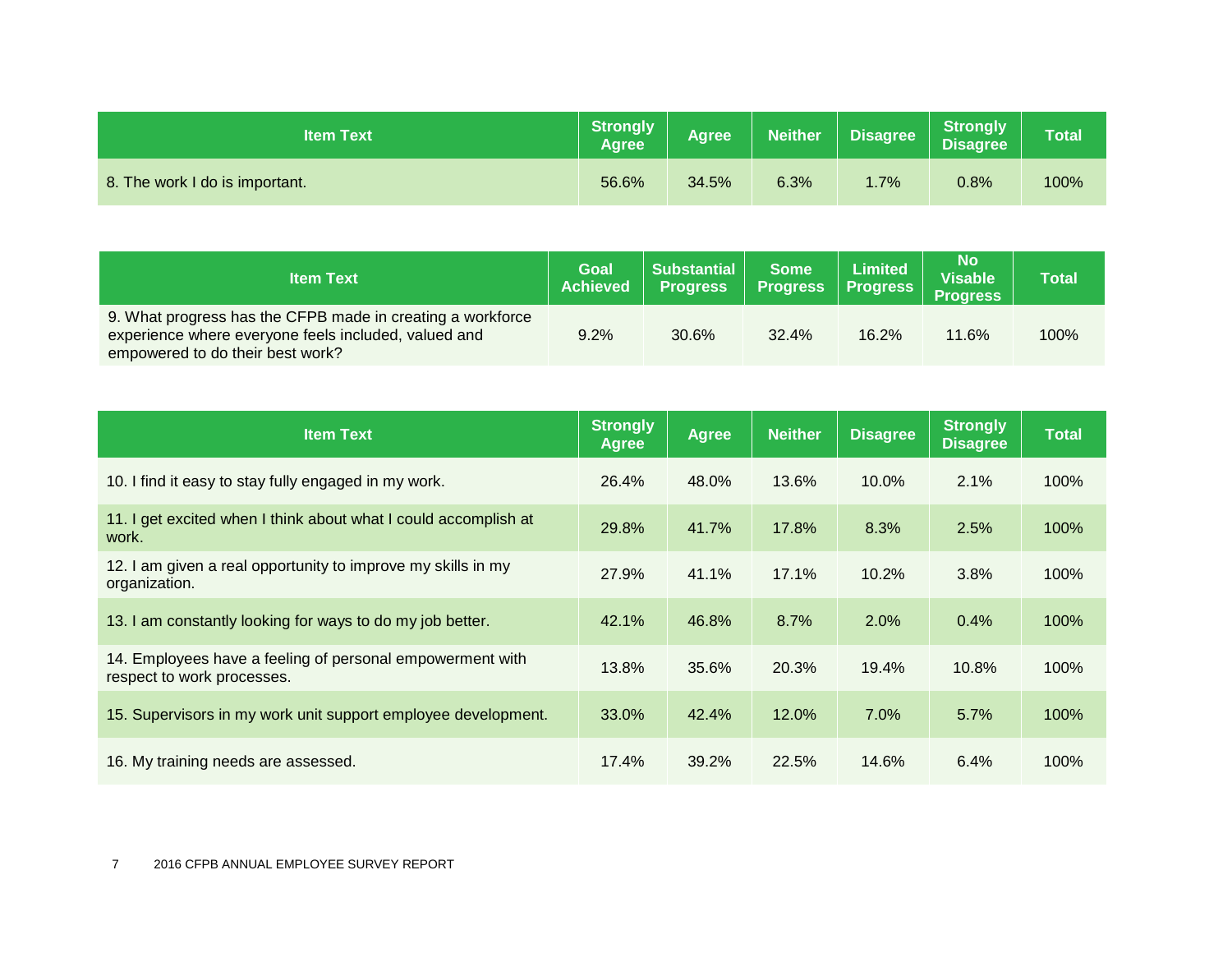| <b>Item Text</b>                                                                 | <b>Very</b><br><b>Satisfied</b> | <b>Satisfied</b> | Neither | Dis-<br>satisfied | <b>Very Dis-</b><br>satisfied | <b>Total</b> |
|----------------------------------------------------------------------------------|---------------------------------|------------------|---------|-------------------|-------------------------------|--------------|
| 17. How satisfied are you with the training you receive for your<br>present job? | 16.5%                           | 44.2%            | 24.5%   | 12.1%             | 2.7%                          | 100%         |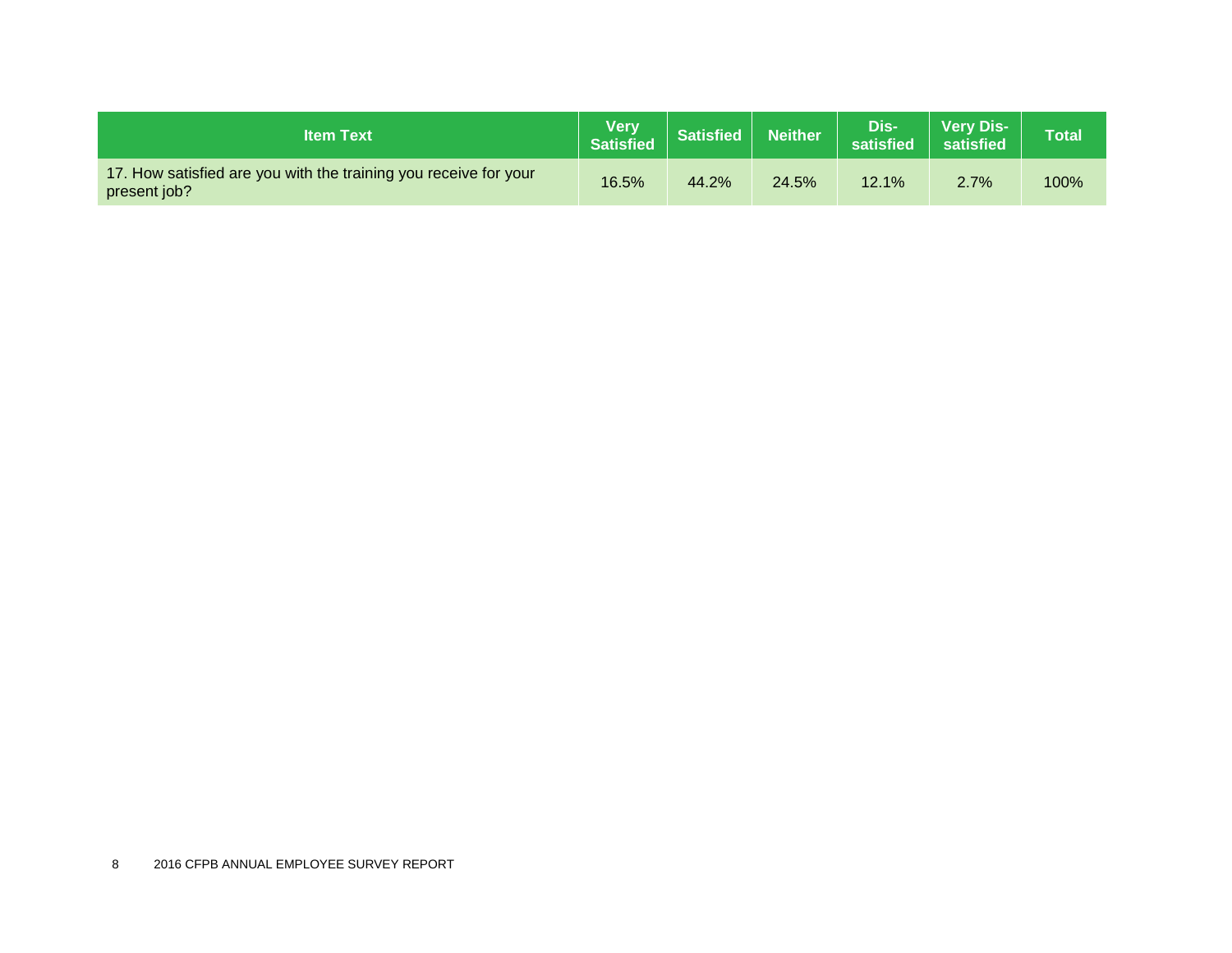#### **TABLE 3. MY WORK UNIT—FREQUENCIES**

| <b>Item Text</b>                                                                                             | <b>Strongly</b><br><b>Agree</b> | <b>Agree</b> | <b>Neither</b> | <b>Disagree</b> | <b>Strongly</b><br><b>Disagree</b> | <b>Do Not</b><br><b>Know</b> | <b>Total</b> |
|--------------------------------------------------------------------------------------------------------------|---------------------------------|--------------|----------------|-----------------|------------------------------------|------------------------------|--------------|
| 18. The people I work with cooperate to get the job done.                                                    | 501                             | 604          | 114            | 92              | 26                                 | N/A                          | 1337         |
| 19. Employees in my work unit share job knowledge with<br>each other.                                        | 546                             | 628          | 94             | 59              | 36                                 | $\overline{1}$               | 1363         |
| 20. The people in my work unit look for ways to improve<br>the way we work.                                  | 481                             | 622          | 147            | 75              | 30                                 | 5                            | 1355         |
| 21. My work unit is able to recruit people with the right<br>skills.                                         | 331                             | 506          | 249            | 145             | 80                                 | 44                           | 1311         |
| 22. The skill level in my work unit has improved in the<br>past year.                                        | 301                             | 511          | 296            | 114             | 47                                 | 87                           | 1269         |
| 23. The workforce has the job-relevant knowledge and<br>skills necessary to accomplish organizational goals. | 339                             | 666          | 204            | 89              | 42                                 | 19                           | 1340         |
| 24. My talents are used well in the workplace.                                                               | 310                             | 556          | 208            | 150             | 111                                | $\overline{4}$               | 1335         |

| <b>Item Text</b>                                                              | <b>Very</b><br>Good | Good | Fair | <b>Poor</b> | <b>Very Poor</b> | Total |
|-------------------------------------------------------------------------------|---------------------|------|------|-------------|------------------|-------|
| 25. How would you rate the overall quality of work done by your<br>work unit? | 721                 | 480  | 129  | 13          | L                | 1355  |

#### **TABLE 4. MY WORK UNIT—PERCENTAGES**

| <b>Item Text</b>                                          | Strongly<br><b>Agree</b> | <b>Agree</b> | <b>Neither</b> | <b>Disagree</b> | <b>Strongly</b><br><b>Disagree</b> | <b>Total</b> |
|-----------------------------------------------------------|--------------------------|--------------|----------------|-----------------|------------------------------------|--------------|
| 18. The people I work with cooperate to get the job done. | 37.5%                    | 45.2%        | 8.5%           | 6.9%            | $.9\%$                             | 100%         |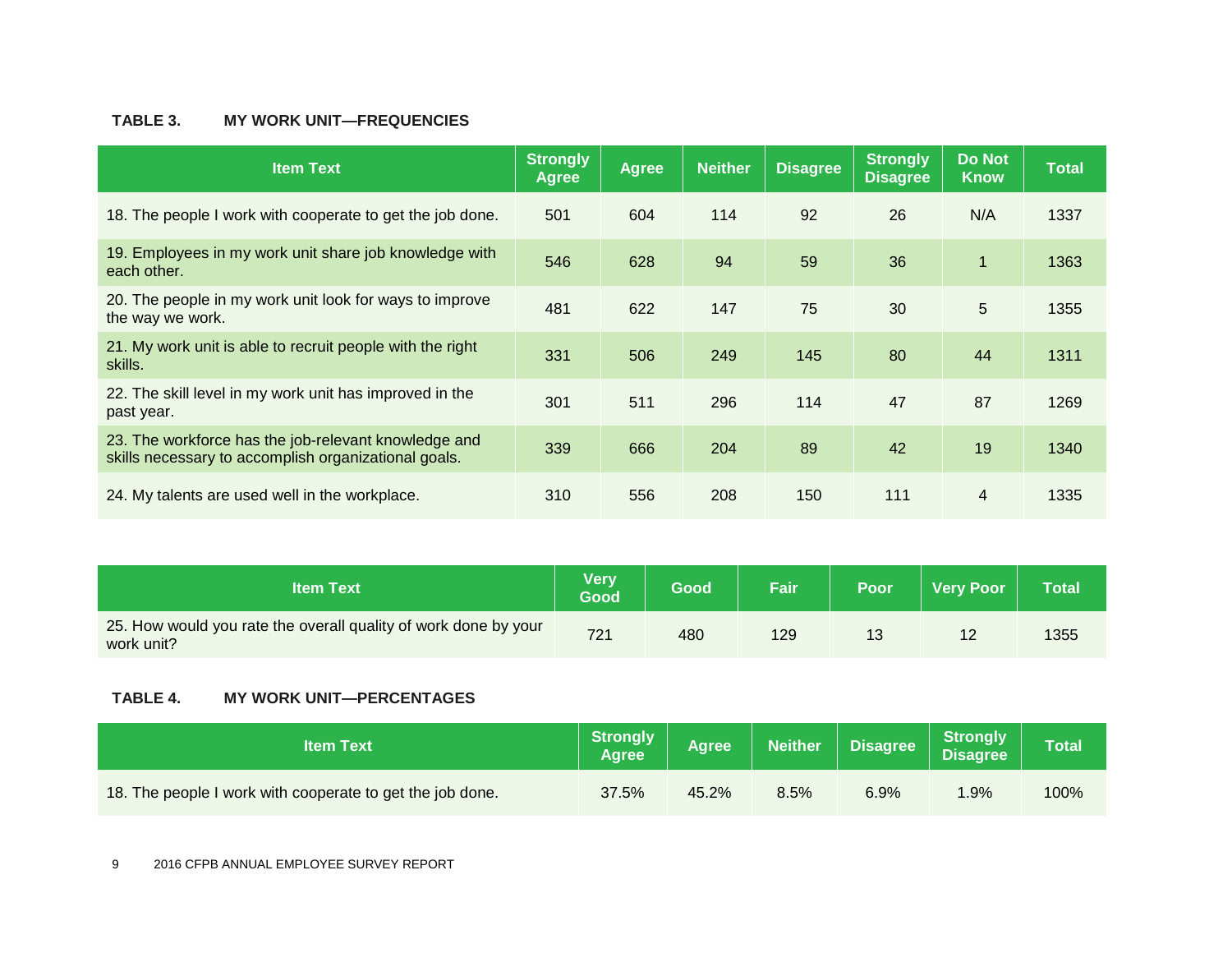| <b>Item Text</b>                                                                                             | <b>Strongly</b><br>Agree | <b>Agree</b> | <b>Neither</b> | <b>Disagree</b> | <b>Strongly</b><br><b>Disagree</b> | <b>Total</b> |
|--------------------------------------------------------------------------------------------------------------|--------------------------|--------------|----------------|-----------------|------------------------------------|--------------|
| 19. Employees in my work unit share job knowledge with each<br>other.                                        | 40.1%                    | 46.1%        | 6.9%           | 4.3%            | 2.6%                               | 100%         |
| 20. The people in my work unit look for ways to improve the way<br>we work.                                  | 35.5%                    | 45.9%        | 10.9%          | 5.5%            | 2.2%                               | 100%         |
| 21. My work unit is able to recruit people with the right skills.                                            | 25.3%                    | 38.6%        | $19.0\%$       | 11.1%           | 6.1%                               | 100%         |
| 22. The skill level in my work unit has improved in the past year.                                           | 23.7%                    | 40.3%        | 23.3%          | $9.0\%$         | 3.7%                               | 100%         |
| 23. The workforce has the job-relevant knowledge and skills<br>necessary to accomplish organizational goals. | 25.3%                    | 49.7%        | 15.2%          | 6.6%            | 3.1%                               | 100%         |
| 24. My talents are used well in the workplace.                                                               | 23.2%                    | 41.7%        | 15.6%          | 11.2%           | 8.3%                               | 100%         |

| <b>Item Text</b>                                                              | <b>Verv</b><br>Good | Good  | <b>Fair</b> | <b>Poor</b> | <b>Very Poor</b> | <b>Total</b> |
|-------------------------------------------------------------------------------|---------------------|-------|-------------|-------------|------------------|--------------|
| 25. How would you rate the overall quality of work done by your<br>work unit? | 53.2%               | 35.4% | 9.5%        | .0%         | 0.9%             | 100%         |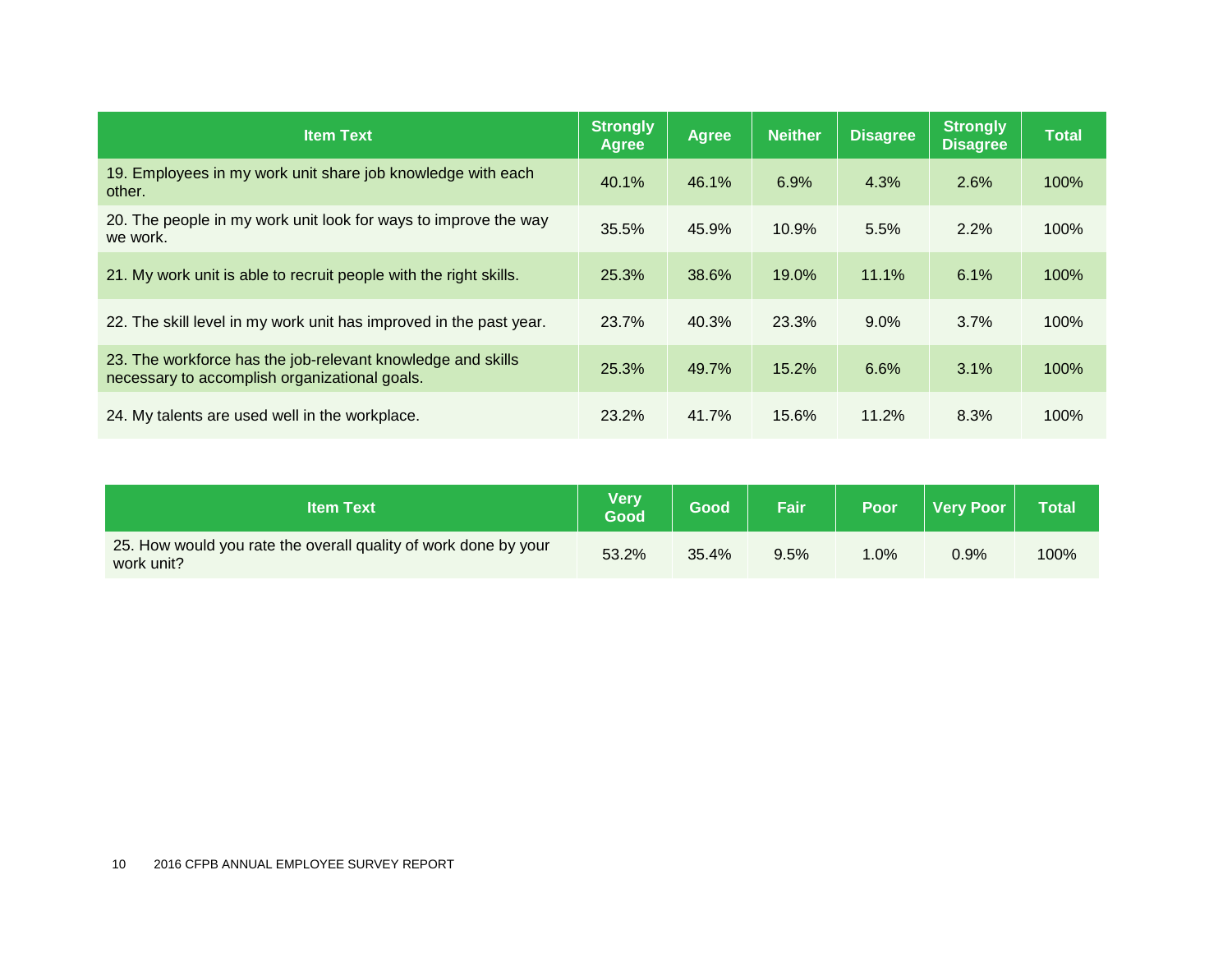#### **TABLE 5. MY AGENCY—FREQUENCIES**

| <b>Item Text</b>                                                                                                                                          | Strongly<br><b>Agree</b> | <b>Agree</b> | <b>Neither</b> | <b>Disagree</b> | <b>Strongly</b><br><b>Disagree</b> | <b>Do Not</b><br><b>Know</b> | <b>Total</b> |
|-----------------------------------------------------------------------------------------------------------------------------------------------------------|--------------------------|--------------|----------------|-----------------|------------------------------------|------------------------------|--------------|
| 26. Physical conditions (for example, noise level,<br>temperature, lighting, cleanliness in the workplace) allow<br>employees to perform their jobs well. | 294                      | 553          | 241            | 143             | 79                                 | 52                           | 1310         |
| 27. Employees are protected from health and safety<br>hazards on the job.                                                                                 | 479                      | 591          | 157            | 32              | 25                                 | 78                           | 1284         |
| 28. My organization has prepared employees for potential<br>security threats.                                                                             | 259                      | 558          | 263            | 133             | 54                                 | 88                           | 1267         |
| 29. I know how to take advantage of the Work/Life<br>programs (e.g., Employee Assistance, Child Care, Elder<br>Care) offered by my agency.                | 269                      | 570          | 265            | 143             | 42                                 | 56                           | 1289         |

| <b>Item Text</b>                                                                                                                      | <b>Very</b><br><b>Satisfied</b> | <b>Satisfied</b> | <b>Neither</b> | Dis-<br>satisfied | <b>Very Dis-</b><br>satisfied | <b>Total</b> |
|---------------------------------------------------------------------------------------------------------------------------------------|---------------------------------|------------------|----------------|-------------------|-------------------------------|--------------|
| 30. How satisfied are you with your involvement in decisions<br>that affect your work?                                                | 221                             | 526              | 287            | 237               | 90                            | 1361         |
| 31. Overall, how satisfied are you with the Work/Life -<br>Telework and Alternative Work Schedule programs offered in<br>your agency? | 533                             | 553              | 168            | 73                | 38                            | 1365         |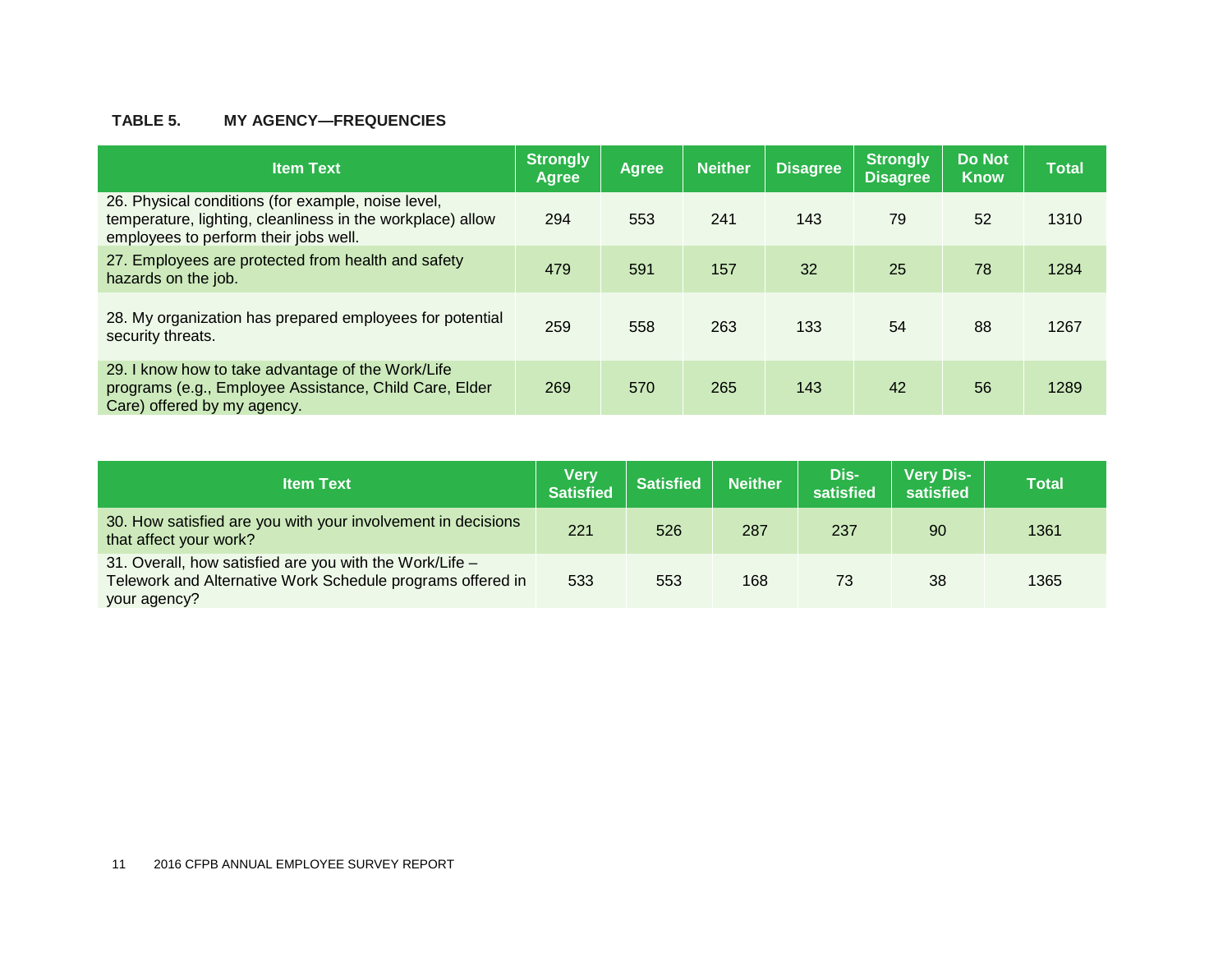#### **TABLE 6. MY AGENCY—PERCENTAGES**

| <b>Item Text</b>                                                                                                                                          | <b>Strongly</b><br><b>Agree</b> | <b>Agree</b> | <b>Neither</b> | <b>Disagree</b> | <b>Strongly</b><br><b>Disagree</b> | <b>Total</b> |
|-----------------------------------------------------------------------------------------------------------------------------------------------------------|---------------------------------|--------------|----------------|-----------------|------------------------------------|--------------|
| 26. Physical conditions (for example, noise level, temperature,<br>lighting, cleanliness in the workplace) allow employees to perform<br>their jobs well. | 22.4%                           | 42.2%        | 18.4%          | 10.9%           | 6.0%                               | 100%         |
| 27. Employees are protected from health and safety hazards on<br>the job.                                                                                 | 37.3%                           | 46.0%        | 12.2%          | 2.5%            | 2.0%                               | 100%         |
| 28. My organization has prepared employees for potential security<br>threats.                                                                             | 20.4%                           | 44.0%        | 20.8%          | 10.5%           | 4.3%                               | 100%         |
| 29. I know how to take advantage of the Work/Life programs (e.g.,<br>Employee Assistance, Child Care, Elder Care) offered by my<br>agency.                | 20.9%                           | 44.2%        | 20.6%          | 11.1%           | 3.3%                               | 100%         |

| <b>Item Text</b>                                                                                                                      | <b>Very</b><br><b>Satisfied</b> | <b>Satisfied</b> | Neither | Dissatisfied | <b>Very</b><br>Dissatisfied | Total |
|---------------------------------------------------------------------------------------------------------------------------------------|---------------------------------|------------------|---------|--------------|-----------------------------|-------|
| 30. How satisfied are you with your involvement in<br>decisions that affect your work?                                                | 16.2%                           | 38.7%            | 21.1%   | 17.4%        | 6.6%                        | 100%  |
| 31. Overall, how satisfied are you with the Work/Life -<br>Telework and Alternative Work Schedule programs<br>offered in your agency? | 39.1%                           | 40.5%            | 12.3%   | 5.4%         | 2.8%                        | 100%  |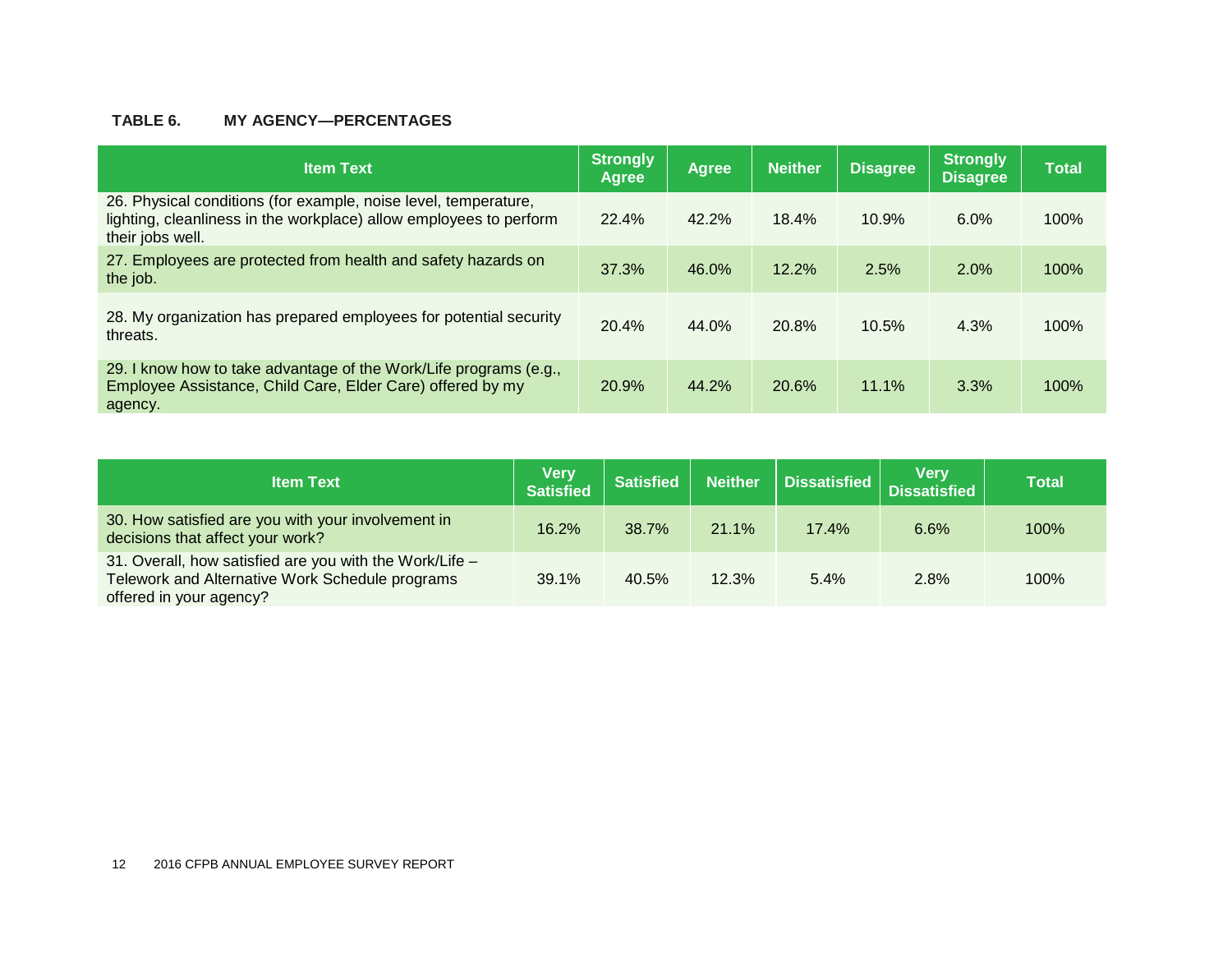#### **TABLE 7. MY SUPERVISOR—FREQUENCIES**

| <b>Item Text</b>                                                                                      | <b>Strongly</b><br><b>Agree</b> | <b>Agree</b> | <b>Neither</b> | <b>Disagree</b> | <b>Strongly</b><br><b>Disagree</b> | <b>Do Not</b><br><b>Know</b> | <b>Total</b> |
|-------------------------------------------------------------------------------------------------------|---------------------------------|--------------|----------------|-----------------|------------------------------------|------------------------------|--------------|
| 32. I know what is expected of me on the job.                                                         | 422                             | 717          | 127            | 68              | 30                                 | 3                            | 1364         |
| 33. My performance appraisal is a fair reflection of my<br>performance.                               | 381                             | 561          | 201            | 88              | 55                                 | 73                           | 1286         |
| 34. In my work unit, steps are taken to deal with a poor<br>performer who cannot or will not improve. | 110                             | 259          | 265            | 205             | 205                                | 314                          | 1044         |
| 35. In my work unit, differences in performance are<br>recognized in a meaningful way.                | 114                             | 238          | 309            | 272             | 222                                | 195                          | 1155         |

|                                                                                                                                                                            | Strongly<br><b>Agree</b> | <b>Agree</b> | <b>Neither</b> | <b>Disagree</b> | <b>Strongly</b><br><b>Disagree</b> | No<br><b>Basis to</b><br>Judge | Total |
|----------------------------------------------------------------------------------------------------------------------------------------------------------------------------|--------------------------|--------------|----------------|-----------------|------------------------------------|--------------------------------|-------|
| 36. In my most recent performance appraisal, I understood<br>what I had to do to be rated at different performance levels<br>(for example, Fully Successful, Outstanding). | 269                      | 455          | 248            | 106             | 112                                | 162                            |       |

| <b>Item Text</b>                                                                          | <b>Strongly</b><br><b>Agree</b> | <b>Agree</b> | <b>Neither</b> | Disagree | <b>Strongly</b><br><b>Disagree</b> | <b>Do Not</b><br><b>Know</b> | <b>Total</b> |
|-------------------------------------------------------------------------------------------|---------------------------------|--------------|----------------|----------|------------------------------------|------------------------------|--------------|
| 37. Discussions with my supervisor about my performance<br>are worthwhile.                | 396                             | 579          | 181            | 106      | 74                                 | 29                           | 1336         |
| 38. I have had worthwhile discussions with my supervisor<br>about my development.         | 422                             | 537          | 187            | 116      | 80                                 | 22                           | 1342         |
| 39. My supervisor provides me with opportunities to<br>demonstrate my leadership skills.  | 471                             | 521          | 183            | 99       | 68                                 | 20                           | 1342         |
| 40. My supervisor provides me with opportunities to develop<br>my job knowledge or skill. | 477                             | 564          | 165            | 89       | 52                                 | 13                           | 1347         |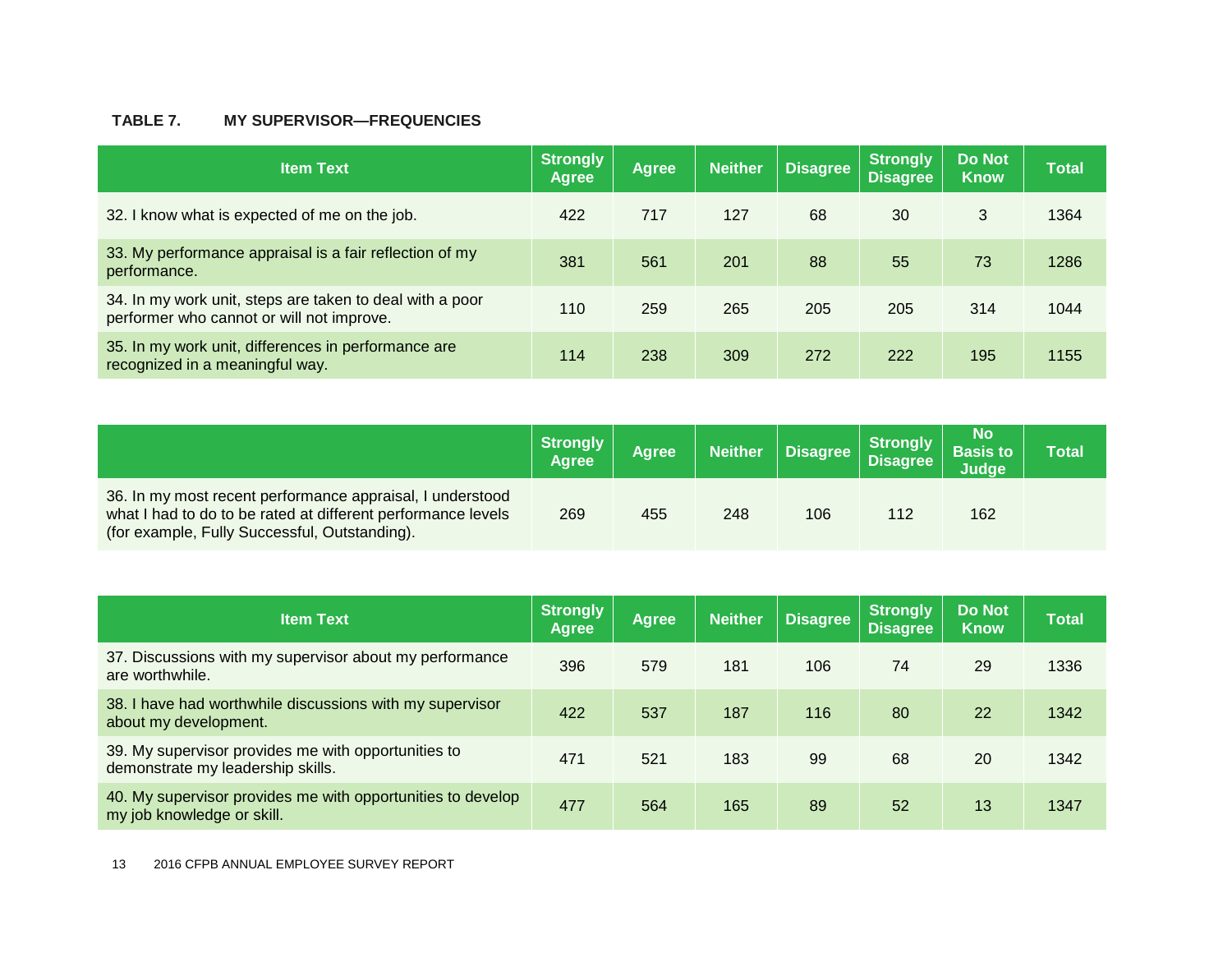| <b>Item Text</b>                                                                              | <b>Strongly</b><br><b>Agree</b> | <b>Agree</b> | <b>Neither</b> | <b>Disagree</b> | <b>Strongly</b><br><b>Disagree</b> | <b>Do Not</b><br><b>Know</b> | <b>Total</b> |
|-----------------------------------------------------------------------------------------------|---------------------------------|--------------|----------------|-----------------|------------------------------------|------------------------------|--------------|
| 41. My supervisor provides me with constructive<br>suggestions to improve my job performance. | 382                             | 518          | 233            | 134             | 74                                 | 20                           | 1341         |
| 42. My supervisor supports my need to balance work and<br>other life issues.                  | 705                             | 483          | 88             | 38              | 40                                 | 8                            | 1354         |
| 43. My supervisor is committed to a workforce<br>representative of all segments of society.   | 606                             | 418          | 149            | 24              | 38                                 | 116                          | 1235         |
| 44. In the last six months, my supervisor has talked with me<br>about my performance.         | 588                             | 624          | 82             | 52              | 17                                 | N/A                          | 1363         |
| 45. My supervisor listens to what I have to say.                                              | 693                             | 491          | 108            | 38              | 30                                 | N/A                          | 1360         |
| 46. My supervisor treats me with respect.                                                     | 767                             | 467          | 71             | 25              | 29                                 | N/A                          | 1359         |
| 47. I have trust and confidence in my supervisor.                                             | 662                             | 394          | 163            | 73              | 56                                 | N/A                          | 1348         |

| <b>Item Text</b>                                                                                                  | <b>Very Good</b> | Good | <b>Fair</b> | Poor | <b>Verv</b><br>Poor | Total |
|-------------------------------------------------------------------------------------------------------------------|------------------|------|-------------|------|---------------------|-------|
| 48. Overall, how good a job do you feel is being done by your<br>immediate supervisor?                            | 728              | 356  | 185         | 44   | 38                  | 1351  |
| 49. Overall, how good a job do you feel is being done by the<br>manager directly above your immediate supervisor? | 484              | 488  | 245         | 76   | 61                  | 1354  |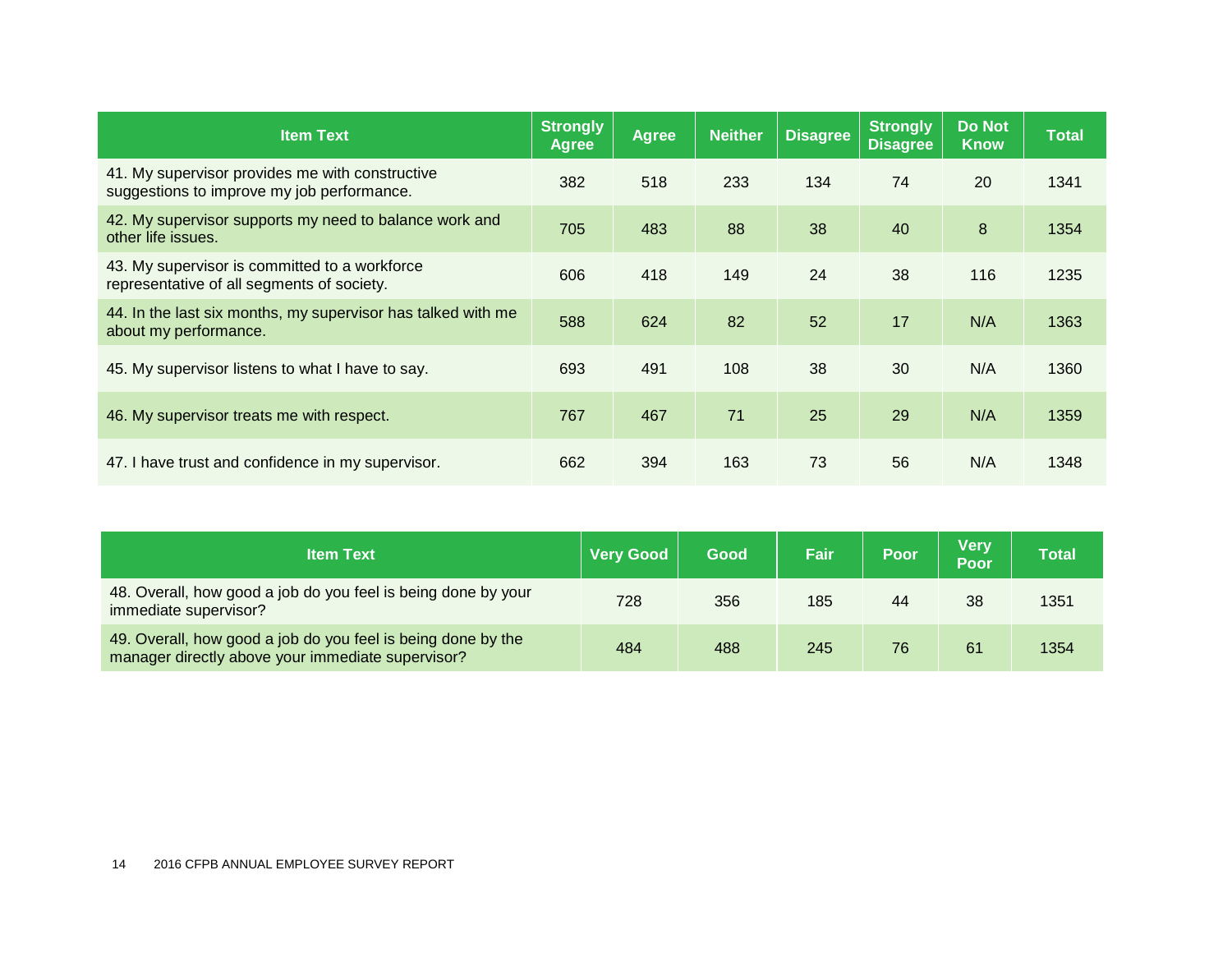#### **TABLE 8. MY SUPERVISOR—PERCENTAGES**

| <b>Item Text</b>                                                                                      | Strongly<br>Agree | <b>Agree</b> | <b>Neither</b> | <b>Disagree</b> | Strongly<br><b>Disagree</b> | <b>Total</b> |
|-------------------------------------------------------------------------------------------------------|-------------------|--------------|----------------|-----------------|-----------------------------|--------------|
| 32. I know what is expected of me on the job.                                                         | 30.9%             | 52.6%        | 9.3%           | 5.0%            | 2.2%                        | 100%         |
| 33. My performance appraisal is a fair reflection of my<br>performance.                               | 29.6%             | 43.6%        | 15.6%          | 6.8%            | 4.3%                        | 100%         |
| 34. In my work unit, steps are taken to deal with a poor performer<br>who cannot or will not improve. | 10.5%             | 24.8%        | 25.4%          | 19.6%           | 19.6%                       | 100%         |
| 35. In my work unit, differences in performance are recognized in<br>a meaningful way.                | 9.9%              | 20.6%        | 26.8%          | 23.6%           | 19.2%                       | 100%         |

| <b>Item Text</b>                                                                                                                                                           | <b>Strongly</b><br><b>Agree</b> | <b>Aaree</b> | <b>Neither</b> | <b>Disagree</b> | <b>Strongly</b><br>Disagree | <b>Total</b> |
|----------------------------------------------------------------------------------------------------------------------------------------------------------------------------|---------------------------------|--------------|----------------|-----------------|-----------------------------|--------------|
| 36. In my most recent performance appraisal, I understood what I<br>had to do to be rated at different performance levels (for example,<br>Fully Successful, Outstanding). | 22.6%                           | 38.2%        | 20.8%          | 8.9%            | 9.4%                        | 100%         |

| <b>Item Text</b>                                                                          | <b>Strongly</b><br>Agree | <b>Agree</b> | <b>Neither</b> | <b>Disagree</b> | <b>Strongly</b><br><b>Disagree</b> | <b>Total</b> |
|-------------------------------------------------------------------------------------------|--------------------------|--------------|----------------|-----------------|------------------------------------|--------------|
| 37. Discussions with my supervisor about my performance are<br>worthwhile.                | 29.6%                    | 43.3%        | 13.6%          | 7.9%            | 5.5%                               | 100%         |
| 38. I have had worthwhile discussions with my supervisor about<br>my development.         | 31.5%                    | 40.0%        | 13.9%          | 8.6%            | 6.0%                               | 100%         |
| 39. My supervisor provides me with opportunities to demonstrate<br>my leadership skills.  | 35.1%                    | 38.8%        | 13.6%          | 7.4%            | 5.1%                               | 100%         |
| 40. My supervisor provides me with opportunities to develop my<br>job knowledge or skill. | 35.4%                    | 41.9%        | 12.3%          | 6.6%            | 3.9%                               | 100%         |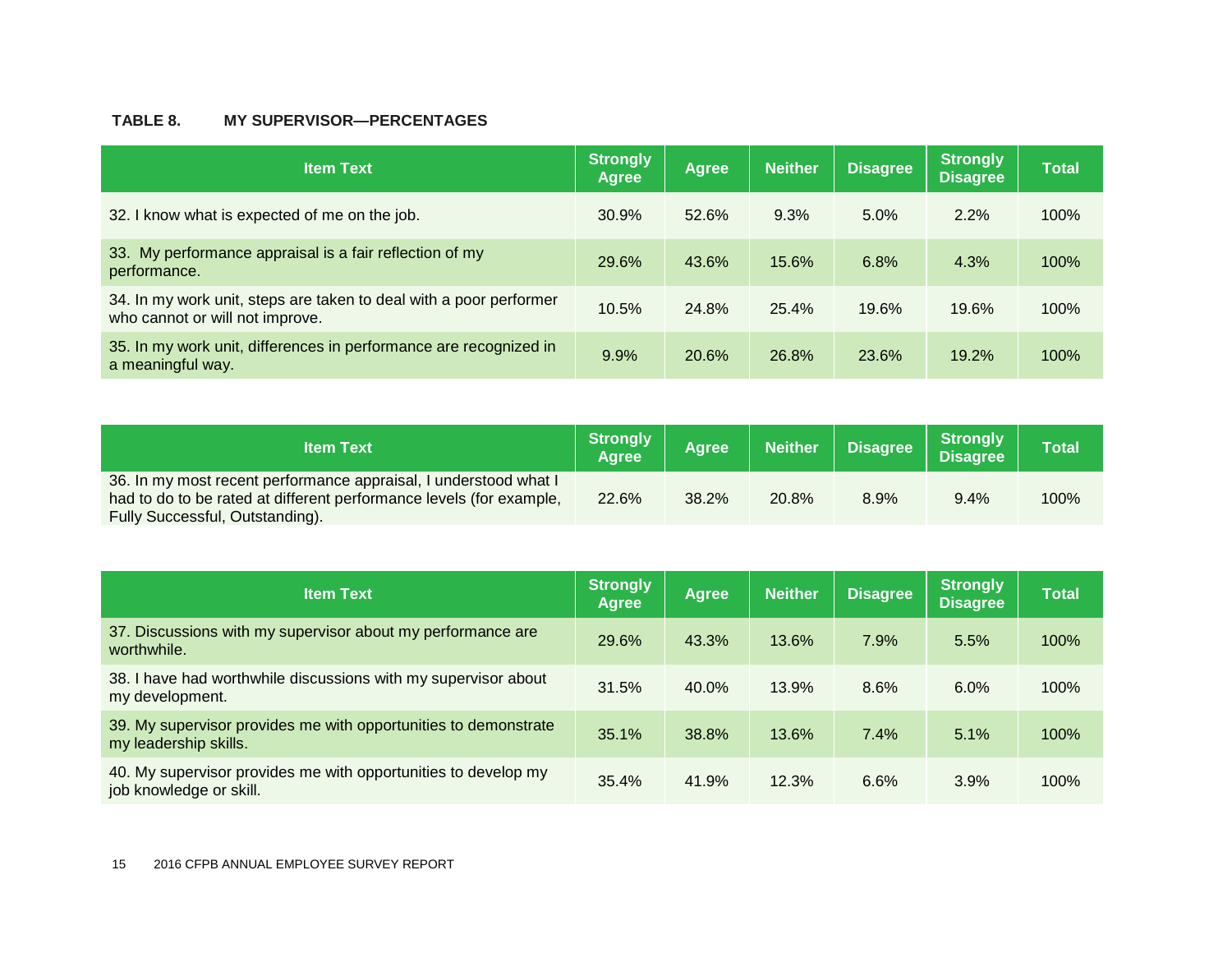| <b>Item Text</b>                                                                              | <b>Strongly</b><br>Agree | <b>Agree</b> | <b>Neither</b> | <b>Disagree</b> | <b>Strongly</b><br><b>Disagree</b> | <b>Total</b> |
|-----------------------------------------------------------------------------------------------|--------------------------|--------------|----------------|-----------------|------------------------------------|--------------|
| 41. My supervisor provides me with constructive suggestions to<br>improve my job performance. | 28.5%                    | 38.6%        | 17.4%          | 10.0%           | 5.5%                               | 100%         |
| 42. My supervisor supports my need to balance work and other<br>life issues.                  | 52.1%                    | 35.7%        | 6.5%           | 2.8%            | 3.0%                               | 100%         |
| 43. My supervisor is committed to a workforce representative of all<br>segments of society.   | 49.1%                    | 33.8%        | 12.1%          | 1.9%            | 3.1%                               | 100%         |
| 44. In the last six months, my supervisor has talked with me about<br>my performance.         | 43.1%                    | 45.8%        | 6.0%           | 3.8%            | 1.3%                               | 100%         |
| 45. My supervisor listens to what I have to say.                                              | 51.0%                    | 36.1%        | 7.9%           | 2.8%            | 2.2%                               | 100%         |
| 46. My supervisor treats me with respect.                                                     | 56.4%                    | 34.4%        | 5.2%           | 1.8%            | 2.1%                               | 100%         |
| 47. I have trust and confidence in my supervisor.                                             | 49.1%                    | 29.2%        | 12.1%          | 5.4%            | 4.2%                               | 100%         |

| <b>Item Text</b>                                                                                                  | <b>Very</b><br>Good | Good  | Fair  | Poor | <b>Very Poor</b> | <b>Total</b> |
|-------------------------------------------------------------------------------------------------------------------|---------------------|-------|-------|------|------------------|--------------|
| 48. Overall, how good a job do you feel is being done by your<br>immediate supervisor?                            | 53.9%               | 26.4% | 13.7% | 3.3% | 2.8%             | 100%         |
| 49. Overall, how good a job do you feel is being done by the<br>manager directly above your immediate supervisor? | 35.8%               | 36.0% | 18.1% | 5.6% | 4.5%             | 100%         |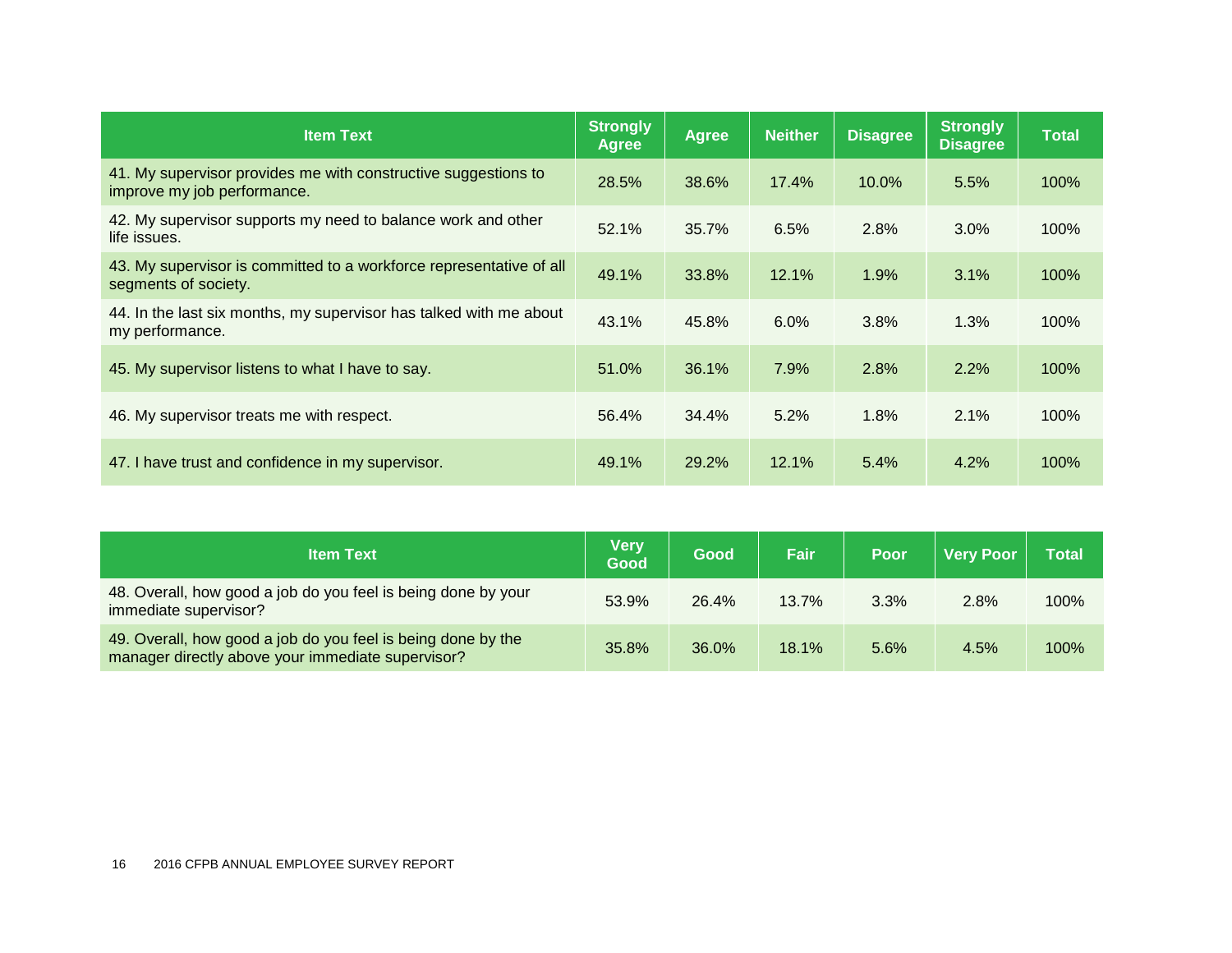#### **TABLE 9. LEADERSHIP—FREQUENCIES**

| <b>Item Text</b>                                                                                                            | <b>Strongly</b><br><b>Agree</b> | Agree | <b>Neither</b> | <b>Disagree</b> | <b>Strongly</b><br><b>Disagree</b> | <b>Do Not</b><br><b>Know</b> | <b>Total</b> |
|-----------------------------------------------------------------------------------------------------------------------------|---------------------------------|-------|----------------|-----------------|------------------------------------|------------------------------|--------------|
| 50. Managers communicate the goals and priorities of the<br>organization.                                                   | 352                             | 663   | 164            | 113             | 54                                 | 17                           | 1346         |
| 51. Managers review and evaluate the organization's<br>progress toward meeting its goals and objectives.                    | 330                             | 587   | 189            | 107             | 52                                 | 94                           | 1265         |
| 52. Managers promote communication among different<br>work units (for example, about projects, goals, needed<br>resources). | 318                             | 560   | 203            | 155             | 75                                 | 48                           | 1311         |
| 53. Managers support collaboration across work units to<br>accomplish work objectives.                                      | 342                             | 574   | 195            | 125             | 63                                 | 43                           | 1299         |
| 54. How satisfied are you with the information you receive<br>from management on what's going on in your<br>organization?   | 311                             | 548   | 262            | 174             | 66                                 | N/A                          | 1361         |
| 55. My organization's senior leaders maintain high<br>standards of honesty and integrity.                                   | 435                             | 456   | 210            | 88              | 80                                 | 97                           | 1269         |
| 56. In my organization, senior leaders generate high<br>levels of motivation and commitment in the workforce.               | 341                             | 445   | 296            | 124             | 113                                | 44                           | 1319         |
| 57. I have a high level of respect for my organization's<br>senior leaders.                                                 | 424                             | 452   | 273            | 101             | 84                                 | 19                           | 1334         |

| <b>Item Text</b>                                                                     | <b>Very</b><br><b>Satisfied</b> | <b>Satisfied</b> | <b>Neither</b> | Dis-<br>satisfied | <b>Very Dis-</b><br>satisfied | Total |
|--------------------------------------------------------------------------------------|---------------------------------|------------------|----------------|-------------------|-------------------------------|-------|
| 58. How satisfied are you with the policies and practices<br>of your senior leaders? | 309                             | 495              | 318            | 162               | 67                            | 1351  |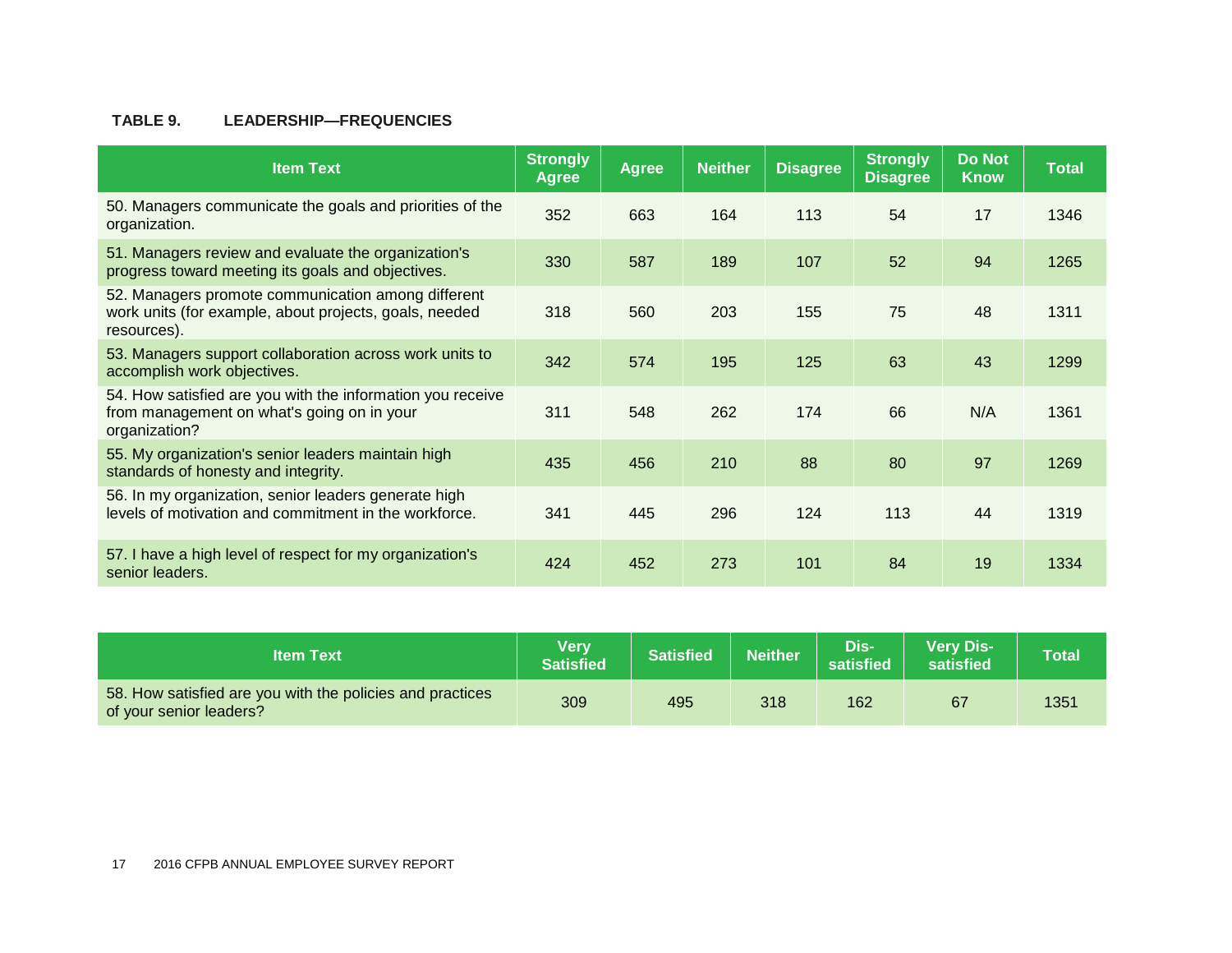#### **TABLE 10. LEADERSHIP—PERCENTAGES**

| <b>Item Text</b>                                                                                                         | <b>Strongly</b><br>Agree | <b>Agree</b> | <b>Neither</b> | <b>Disagree</b> | <b>Strongly</b><br><b>Disagree</b> | <b>Total</b> |
|--------------------------------------------------------------------------------------------------------------------------|--------------------------|--------------|----------------|-----------------|------------------------------------|--------------|
| 50. Managers communicate the goals and priorities of the<br>organization.                                                | 26.2%                    | 49.3%        | 12.2%          | 8.4%            | 4.0%                               | 100%         |
| 51. Managers review and evaluate the organization's progress<br>toward meeting its goals and objectives                  | 26.1%                    | 46.4%        | 14.9%          | 8.5%            | 4.1%                               | 100%         |
| 52. Managers promote communication among different work units<br>(for example, about projects, goals, needed resources). | 24.3%                    | 42.7%        | 15.5%          | 11.8%           | 5.7%                               | 100%         |
| 53. Managers support collaboration across work units to<br>accomplish work objectives.                                   | 26.3%                    | 44.2%        | 15.0%          | 9.6%            | 4.9%                               | 100%         |
| 54. How satisfied are you with the information you receive from<br>management on what's going on in your organization?   | 22.9%                    | 40.3%        | 19.3%          | 12.8%           | 4.9%                               | 100%         |
| 55. My organization's senior leaders maintain high standards of<br>honesty and integrity                                 | 34.3%                    | 35.9%        | 16.6%          | 6.9%            | 6.3%                               | 100%         |
| 56. In my organization, senior leaders generate high levels of<br>motivation and commitment in the workforce.            | 25.9%                    | 33.7%        | 22.4%          | 9.4%            | 8.6%                               | 100%         |
| 57. I have a high level of respect for my organization's senior<br>leaders.                                              | 31.8%                    | 33.9%        | 20.5%          | 7.6%            | 6.3%                               | 100%         |

| <b>Item Text</b>                                                                     | <b>Very</b><br>Satisfied | <b>Satisfied</b> | $\overline{\mathsf{Neither}}^{\mathsf{t}}$ | Dis-'<br>satisfied | <b>Very Dis-</b><br>satisfied | <b>Total</b> |
|--------------------------------------------------------------------------------------|--------------------------|------------------|--------------------------------------------|--------------------|-------------------------------|--------------|
| 58. How satisfied are you with the policies and practices of your<br>senior leaders? | 22.9%                    | 36.6%            | 23.5%                                      | 12.0%              | 5.0%                          | 100%         |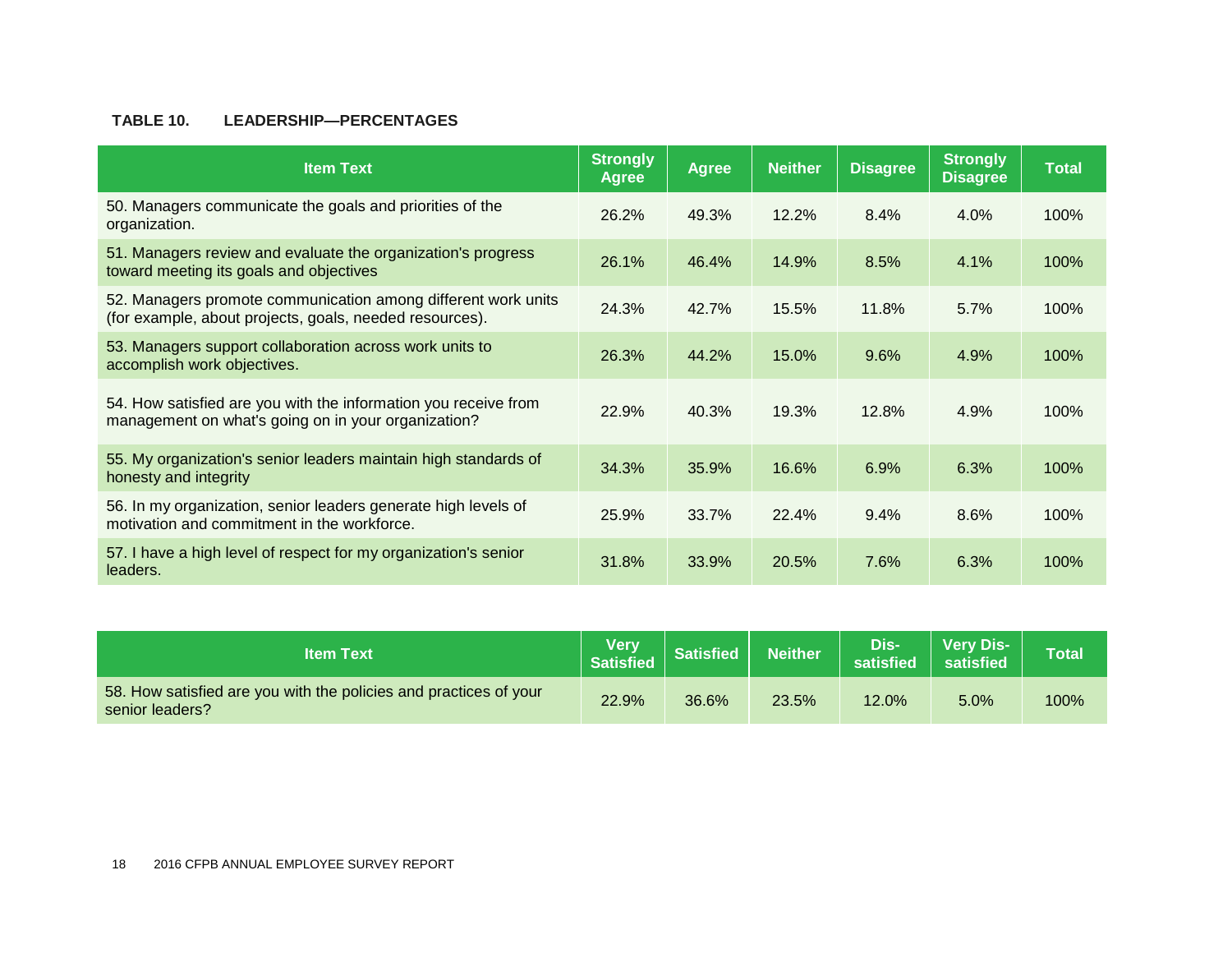#### **TABLE 11. REWARDS AND RECOGNITION: WORK UNIT—FREQUENCIES**

| <b>Item Text</b>                                                               | Strongly<br><b>Agree</b> | <b>Agree</b> | <b>Neither</b> | <b>Disagree</b> | Strongly<br>  Disagree | Do Not<br><b>Know</b> | <b>Total</b> |
|--------------------------------------------------------------------------------|--------------------------|--------------|----------------|-----------------|------------------------|-----------------------|--------------|
| 59. Promotions in my work unit are based on merit.                             | 179                      | 313          | 252            | 180             | 189                    | 251                   | 1113         |
| 60. Awards in my work unit depend on how well<br>employees perform their jobs. | 153                      | 241          | 294            | 137             | 165                    | 364                   | 990          |

#### **TABLE 12. REWARDS AND RECOGNITION: WORK UNIT—PERCENTAGES**

| <b>Item Text</b>                                                               | <b>Strongly</b><br><b>Agree</b> | <b>Agree</b> | <b>Neither</b> | <b>Disagree</b> | <b>Strongly</b><br>Disagree <sup>1</sup> | <b>Total</b> |
|--------------------------------------------------------------------------------|---------------------------------|--------------|----------------|-----------------|------------------------------------------|--------------|
| 59. Promotions in my work unit are based on merit.                             | 16.1%                           | 28.1%        | 22.6%          | 16.2%           | 17.0%                                    | 100%         |
| 60. Awards in my work unit depend on how well employees<br>perform their jobs. | 15.5%                           | 24.3%        | 29.7%          | 13.8%           | 16.7%                                    | 100%         |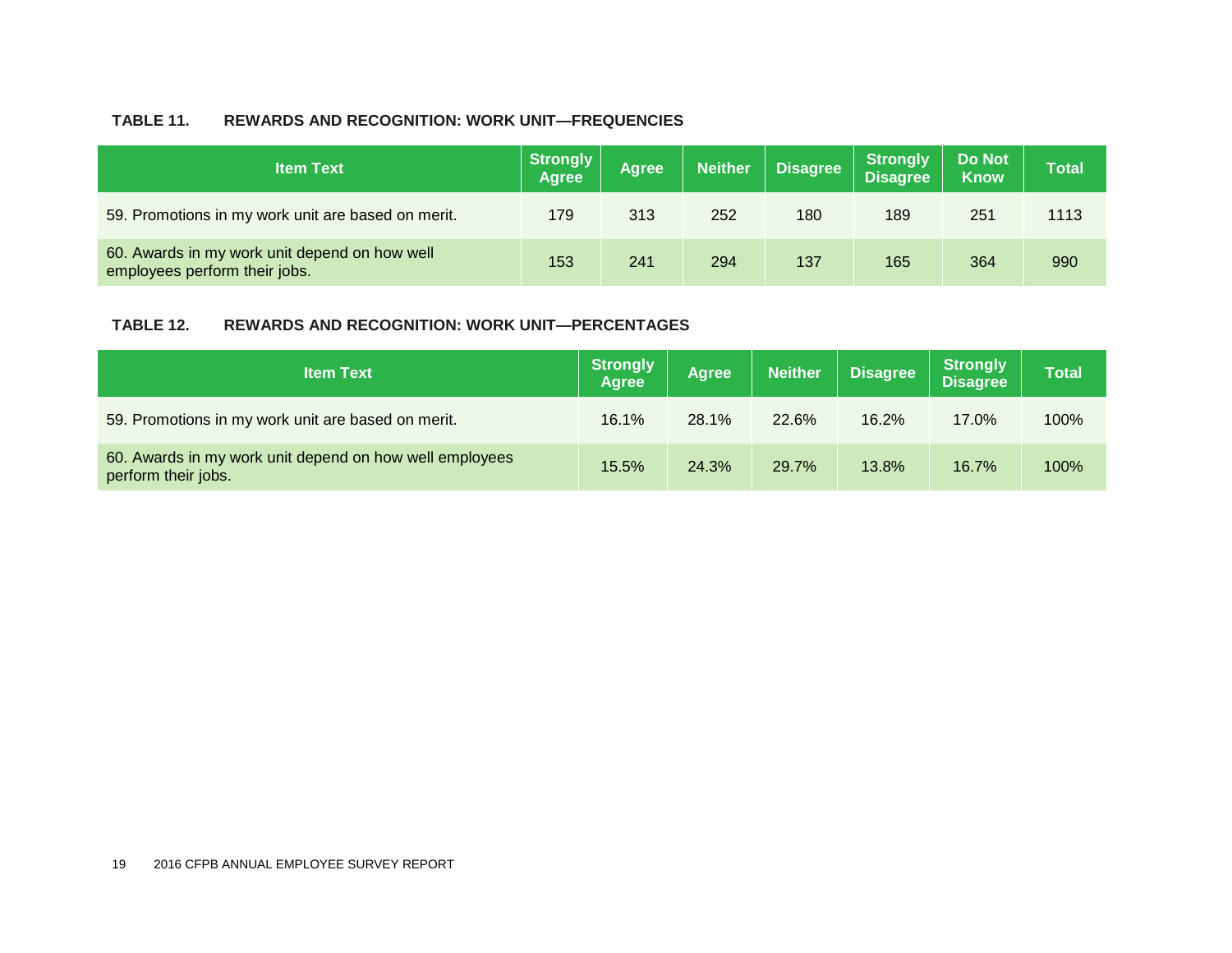#### **TABLE 13. REWARDS AND RECOGNITION: AGENCY—FREQUENCIES**

| <b>Item Text</b>                                                                  | <b>Strongly</b><br><b>Agree</b> | <b>Agree</b> | <b>Neither</b> | <b>Disagree</b> | <b>Strongly</b><br><b>Disagree</b> | <b>Do Not</b><br><b>Know</b> | <b>Total</b> |
|-----------------------------------------------------------------------------------|---------------------------------|--------------|----------------|-----------------|------------------------------------|------------------------------|--------------|
| 61. Employees are recognized for providing high quality<br>products and services. | 162                             | 449          | 273            | 177             | 143                                | 160                          | 1204         |
| 62. Creativity and innovation are rewarded.                                       | 165                             | 374          | 323            | 187             | 140                                | 166                          | 1189         |
| 63. Pay raises depend on how well employees perform<br>their jobs.                | 71                              | 172          | 274            | 243             | 342                                | 258                          | 1102         |

| <b>Item Text</b>                                                                             | Very<br><b>Satisfied</b> | <b>Satisfied</b> | <b>Neither</b> | Dis-<br>satisfied | <b>Very Dis-</b><br>satisfied | <b>Total</b> |
|----------------------------------------------------------------------------------------------|--------------------------|------------------|----------------|-------------------|-------------------------------|--------------|
| 64. How satisfied are you with the recognition you receive for<br>doing a good job?          | 205                      | 490              | 355            | 224               | 92                            | 1366         |
| 65. How satisfied are you with your opportunity to get a better<br>job in your organization? | 178                      | 323              | 421            | 265               | 174                           | 1361         |

#### **TABLE 14. REWARDS AND RECOGNITION: AGENCY—PERCENTAGES**

| <b>Item Text</b>                                                                  | <b>Strongly</b><br><b>Agree</b> | <b>Agree</b> | <b>Neither</b> | <b>Disagree</b> | <b>Strongly</b><br><b>Disagree</b> | <b>Total</b> |
|-----------------------------------------------------------------------------------|---------------------------------|--------------|----------------|-----------------|------------------------------------|--------------|
| 61. Employees are recognized for providing high quality products<br>and services. | 13.5%                           | 37.3%        | 22.7%          | 14.7%           | 11.9%                              | 100%         |
| 62. Creativity and innovation are rewarded.                                       | 13.9%                           | 31.5%        | 27.2%          | 15.7%           | 11.8%                              | 100%         |
| 63. Pay raises depend on how well employees perform their jobs.                   | 6.4%                            | 15.6%        | 24.9%          | 22.1%           | 31.0%                              | 100%         |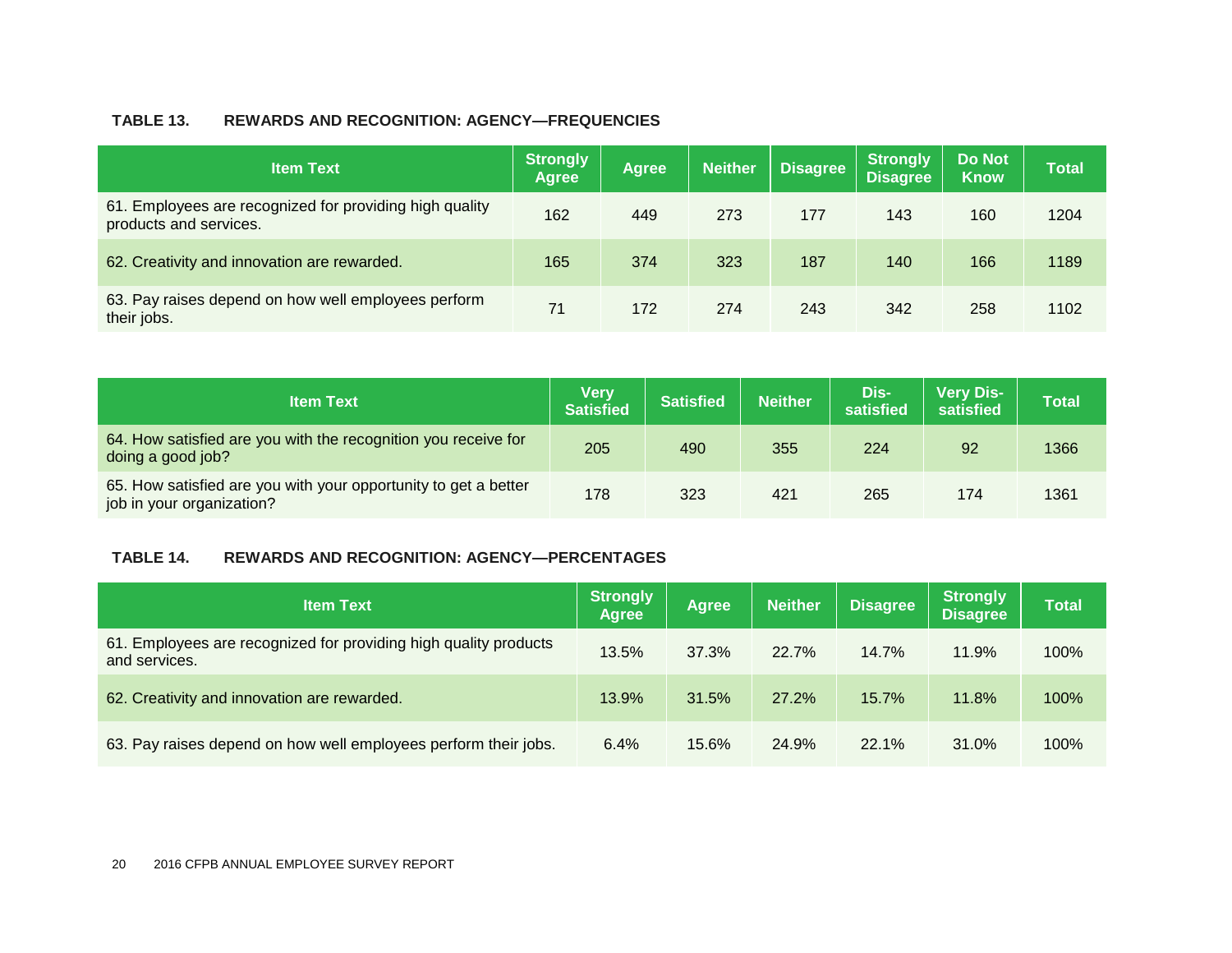| <b>Item Text</b>                                                                             | <b>Very</b><br>Satisfied | <b>Satisfied</b> | <b>Neither</b> | Dis-<br>satisfied | <b>Very Dis-</b><br>satisfied | <b>Total</b> |
|----------------------------------------------------------------------------------------------|--------------------------|------------------|----------------|-------------------|-------------------------------|--------------|
| 64. How satisfied are you with the recognition you receive for doing<br>a good job?          | 15.0%                    | 35.9%            | 26.0%          | 16.4%             | 6.7%                          | 100%         |
| 65. How satisfied are you with your opportunity to get a better job in<br>your organization? | 13.1%                    | 23.7%            | 30.9%          | 19.5%             | 12.8%                         | 100%         |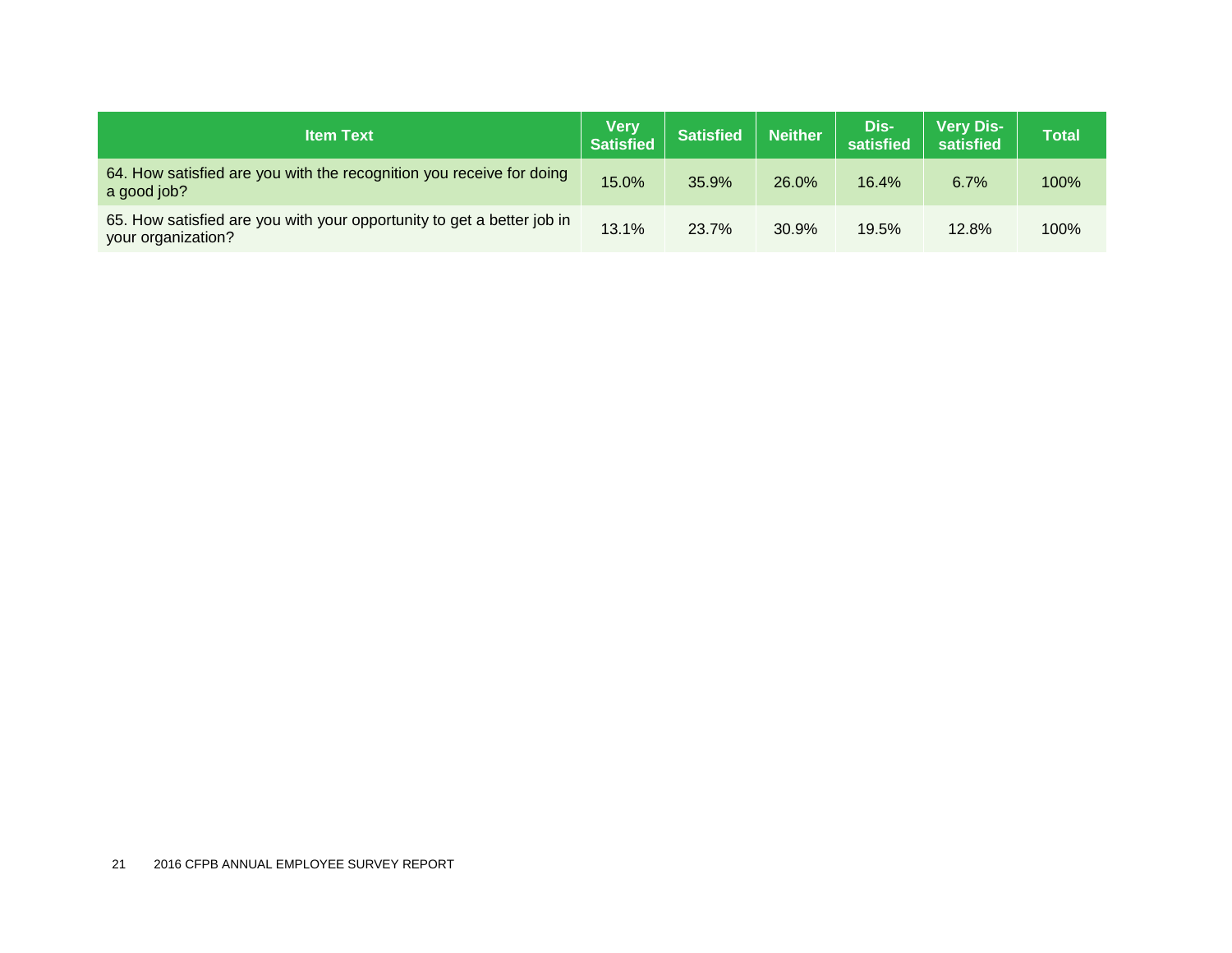#### **TABLE 15. DIVERSITY AND INCLUSION—FREQUENCIES**

| <b>Item Text</b>                                                                                                                                                                                                                                               | <b>Strongly</b><br><b>Agree</b> | <b>Agree</b> | <b>Neither</b> | <b>Disagree</b> | <b>Strongly</b><br><b>Disagree</b> | <b>Do Not</b><br><b>Know</b> | <b>Total</b> |
|----------------------------------------------------------------------------------------------------------------------------------------------------------------------------------------------------------------------------------------------------------------|---------------------------------|--------------|----------------|-----------------|------------------------------------|------------------------------|--------------|
| 66. Supervisors work well with employees of different<br>backgrounds.                                                                                                                                                                                          | 434                             | 538          | 174            | 68              | 61                                 | 89                           | 1275         |
| 67. I can disclose a suspected violation of any law, rule or<br>regulation without fear of reprisal.                                                                                                                                                           | 455                             | 435          | 152            | 85              | 80                                 | 155                          | 1207         |
| 68. Differences among individuals (for example, gender,<br>race, national origin, religion, age, cultural background,<br>disability, sexual orientation) are respected and valued.                                                                             | 485                             | 490          | 190            | 65              | 63                                 | 65                           | 1293         |
| 69. Advancement opportunities are available for qualified<br>individuals, regardless of gender, race, national origin,<br>religion, age, cultural background, disability, or sexual<br>orientation.                                                            | 418                             | 373          | 204            | 113             | 115                                | 136                          | 1223         |
| 70. Policies and programs promote fair treatment of<br>employees in all aspects of employee management (for<br>example, distribution of work, developmental<br>opportunities, rewards and recognition).                                                        | 423                             | 444          | 191            | 116             | 103                                | 86                           | 1277         |
| 71. Policies and programs promote diversity in the<br>workplace (for example, recruiting minorities and women,<br>training in awareness of diversity issues, mentoring).                                                                                       | 439                             | 484          | 185            | 71              | 69                                 | 107                          | 1248         |
| 72. Arbitrary action, personal favoritism and coercion for<br>partisan political purposes are not tolerated.                                                                                                                                                   | 367                             | 350          | 210            | 127             | 145                                | 166                          | 1199         |
| 73. Prohibited Personnel Practices (for example, illegally<br>discriminating for or against any employee/applicant,<br>obstructing a person's right to compete for employment,<br>knowingly violating veterans' preference requirements)<br>are not tolerated. | 456                             | 412          | 176            | 51              | 77                                 | 189                          | 1172         |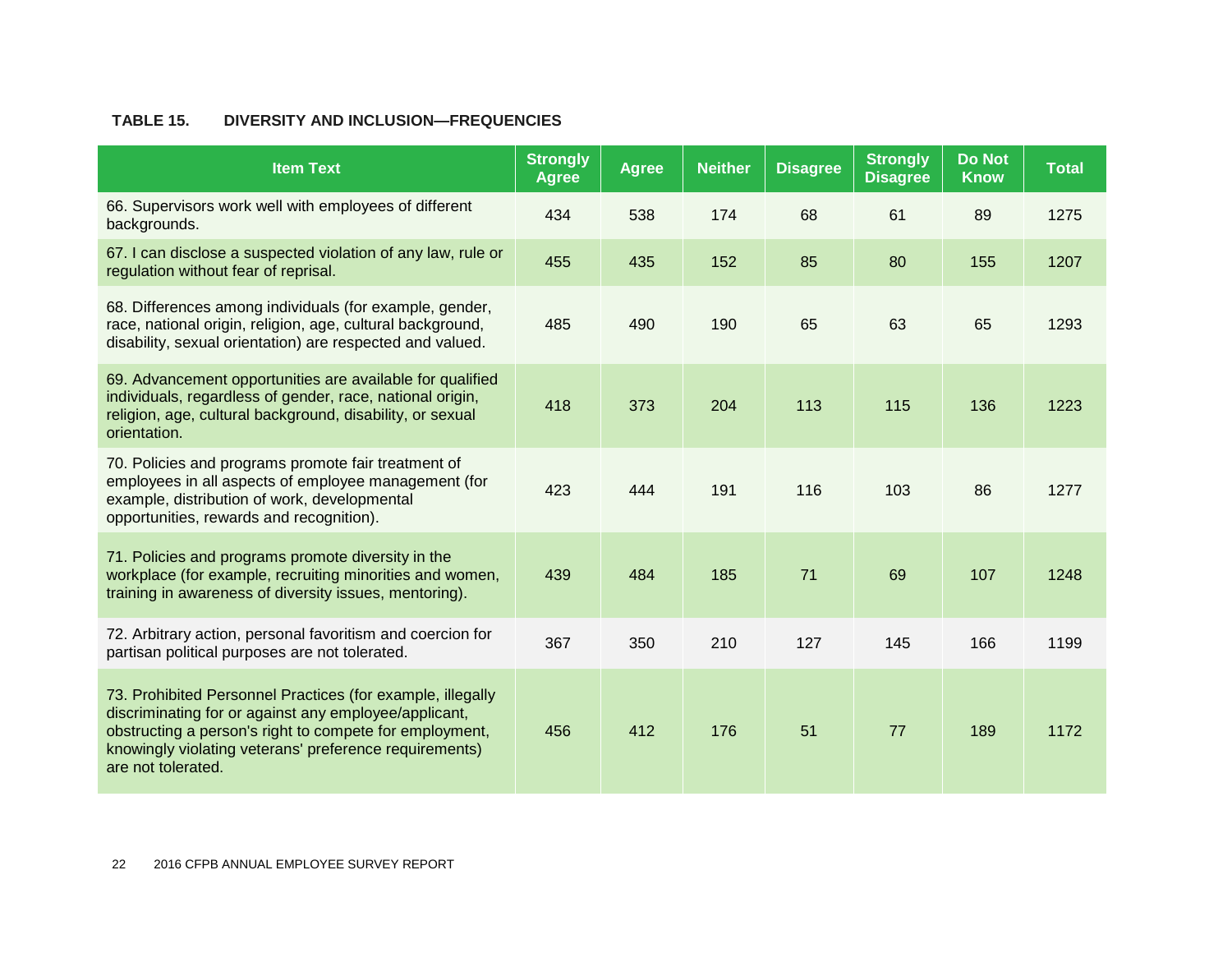#### **TABLE 16. DIVERSITY AND INCLUSION—PERCENTAGES**

| <b>Item Text</b>                                                                                                                                                                                                                                            | <b>Strongly</b><br><b>Agree</b> | <b>Agree</b> | <b>Neither</b> | <b>Disagree</b> | <b>Strongly</b><br><b>Disagree</b> | <b>Total</b> |
|-------------------------------------------------------------------------------------------------------------------------------------------------------------------------------------------------------------------------------------------------------------|---------------------------------|--------------|----------------|-----------------|------------------------------------|--------------|
| 66. Supervisors work well with employees of different backgrounds.                                                                                                                                                                                          | 34.0%                           | 42.2%        | 13.7%          | 5.3%            | 4.8%                               | 100%         |
| 67. I can disclose a suspected violation of any law, rule or<br>regulation without fear of reprisal.                                                                                                                                                        | 37.7%                           | 36.0%        | 12.6%          | 7.0%            | 6.6%                               | 100%         |
| 68. Differences among individuals (for example, gender, race,<br>national origin, religion, age, cultural background, disability, sexual<br>orientation) are respected and valued.                                                                          | 37.5%                           | 37.9%        | 14.7%          | 5.0%            | 4.9%                               | 100%         |
| 69. Advancement opportunities are available for qualified<br>individuals, regardless of gender, race, national origin, religion,<br>age, cultural background, disability, or sexual orientation.                                                            | 34.2%                           | 30.5%        | 16.7%          | 9.2%            | 9.4%                               | 100%         |
| 70. Policies and programs promote fair treatment of employees in<br>all aspects of employee management (for example, distribution of<br>work, developmental opportunities, rewards and recognition).                                                        | 33.1%                           | 34.8%        | 15.0%          | 9.1%            | 8.1%                               | 100%         |
| 71. Policies and programs promote diversity in the workplace (for<br>example, recruiting minorities and women, training in awareness of<br>diversity issues, mentoring).                                                                                    | 35.2%                           | 38.8%        | 14.8%          | 5.7%            | 5.5%                               | 100%         |
| 72. Arbitrary action, personal favoritism and coercion for partisan<br>political purposes are not tolerated.                                                                                                                                                | 30.6%                           | 29.2%        | 17.5%          | 10.6%           | 12.1%                              | 100%         |
| 73. Prohibited Personnel Practices (for example, illegally<br>discriminating for or against any employee/applicant, obstructing a<br>person's right to compete for employment, knowingly violating<br>veterans' preference requirements) are not tolerated. | 38.9%                           | 35.2%        | 15.0%          | 4.4%            | 6.6%                               | 100%         |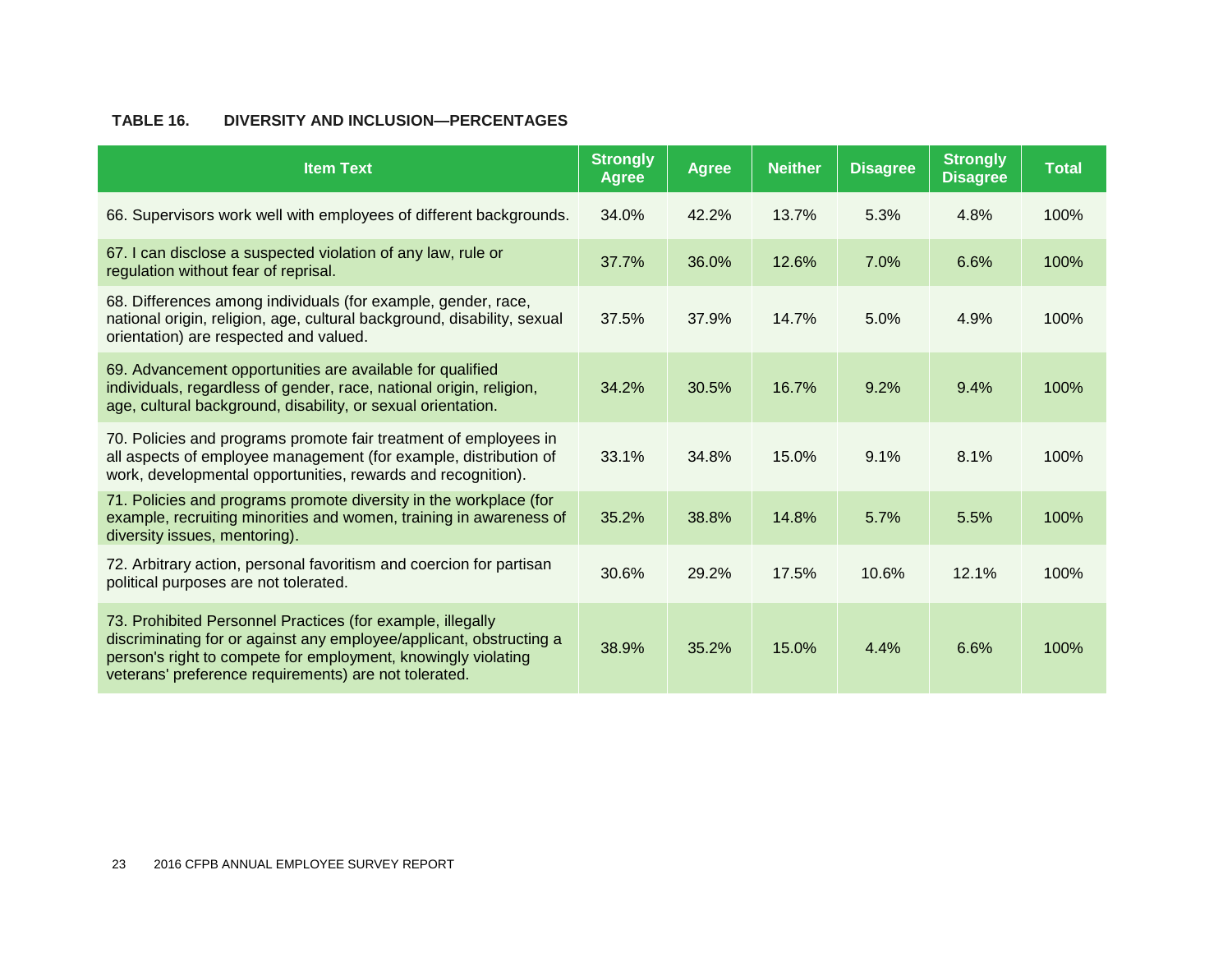#### **TABLE 17. OVERALL SATISFACTION—FREQUENCIES**

| <b>Item Text</b>                                                             | <b>Very</b><br><b>Satisfied</b> | <b>Satisfied</b> | <b>Neither</b> | Dis-<br>satisfied | <b>Very Dis-</b><br>satisfied | Total |
|------------------------------------------------------------------------------|---------------------------------|------------------|----------------|-------------------|-------------------------------|-------|
| 74. Considering everything, how satisfied are you with your job?             | 425                             | 588              | 194            | 119               | 39                            | 1365  |
| 75. Considering everything, how satisfied are you with your<br>pay?          | 351                             | 499              | 193            | 214               | 103                           | 1360  |
| 76. Considering everything, how satisfied are you with your<br>organization? | 392                             | 578              | 221            | 117               | 45                            | 1353  |

| <b>Item Text</b>                                         | <b>Strongly</b><br><b>Agree</b> | <b>Agree</b> | Neither | <b>Disagree</b> | <b>Strongly</b><br><b>Disagree</b> | Total |
|----------------------------------------------------------|---------------------------------|--------------|---------|-----------------|------------------------------------|-------|
| 77. I recommend my organization as a good place to work. | 494                             | 500          | 222     | 96              | 48                                 | 1360  |

#### **TABLE 18. OVERALL SATISFACTION—PERCENTAGES**

| <b>Item Text</b>                                                             | <b>Very</b><br><b>Satisfied</b> | <b>Satisfied</b> | <b>Neither</b> | Dis-<br>satisfied | <b>Very Dis-</b><br>satisfied      | <b>Total</b> |
|------------------------------------------------------------------------------|---------------------------------|------------------|----------------|-------------------|------------------------------------|--------------|
| 74. Considering everything, how satisfied are you with your<br>job?          | 31.1%                           | 43.1%            | 14.2%          | 8.7%              | 2.9%                               | 100%         |
| 75. Considering everything, how satisfied are you with your<br>pay?          | 25.8%                           | 36.7%            | 14.2%          | 15.7%             | 7.6%                               | 100%         |
| 76. Considering everything, how satisfied are you with your<br>organization? | 29.0%                           | 42.7%            | 16.3%          | 8.7%              | 3.3%                               | 100%         |
|                                                                              |                                 |                  |                |                   |                                    |              |
| <b>Item Text</b>                                                             | <b>Strongly</b><br><b>Agree</b> | <b>Agree</b>     | <b>Neither</b> | <b>Disagree</b>   | <b>Strongly</b><br><b>Disagree</b> | <b>Total</b> |
| 77. I recommend my organization as a good place to work.                     | 36.3%                           | 36.8%            | 16.3%          | 7.1%              | 3.5%                               | 100%         |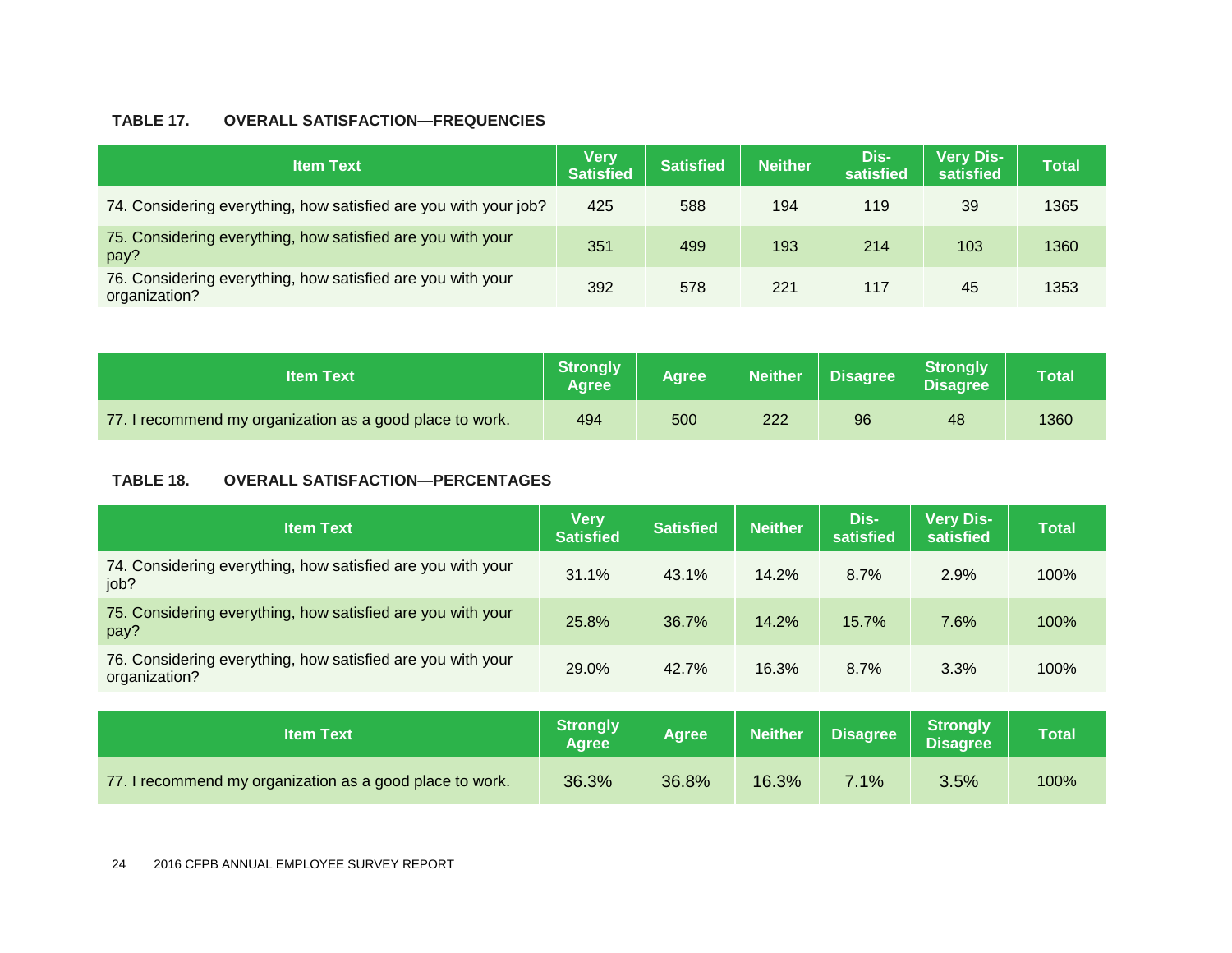# Demographics

**TABLE 19. GENDER**

| <b>Gender</b>     | <b>Population</b> | Respondents |
|-------------------|-------------------|-------------|
| Male              | 52%               | 53%         |
| Female            | 48%               | 46%         |
| Transgender/Other | ۰                 | 1%          |

#### **TABLE 20. ETHNICITY**

| Are you Hispanic or Latino? I | <b>Population</b> | <b>Respondents</b> |
|-------------------------------|-------------------|--------------------|
| Yes                           | 6%                | $7\%$              |
| <b>No</b>                     | 94%               | 93%                |